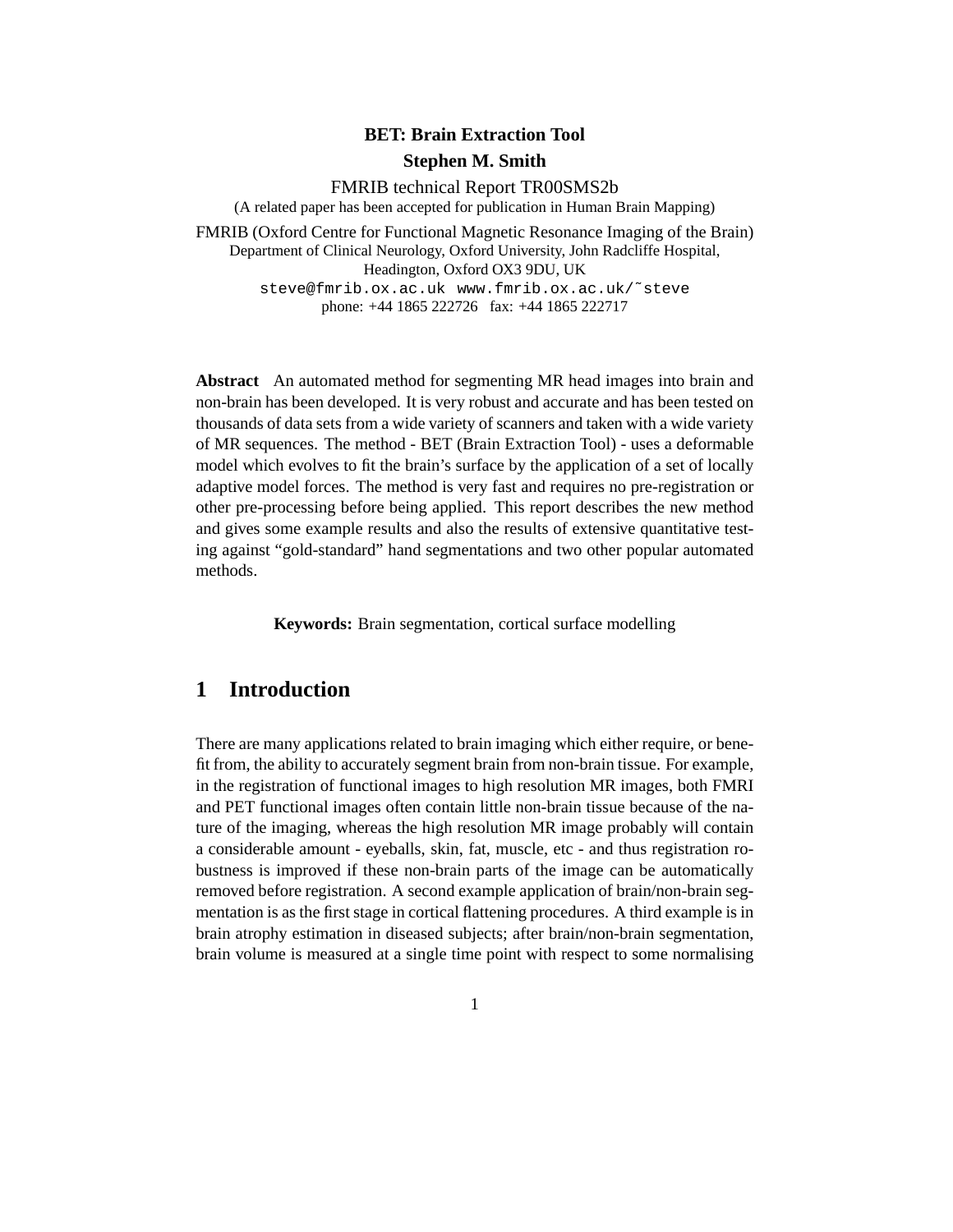volume such as skull or head size; alternatively, images from two or more time points are compared, to estimate how the brain has changed over time [13, 14]. Note that in this application, tissue-type segmentation is also used to help disambiguate brain tissue from other parts of the image such as CSF [16]. A fourth application is the removal of strong ghosting effects which can occur in functional MRI (eg with EPI - echo planar imaging). These artefacts can confound motion correction, global intensity normalisation and registration to a high resolution image. They can have an intensity as high as the "true" brain image, preventing the use of simple thresholding to eliminate the artefacts, whereas a geometric approach such as that presented here can remove the effects (though only from outside of the brain).

This report describes a complete method for achieving automated brain/non-brain segmentation. The method described here does not attempt to model the brain surface at the finest level, for example, following sulci and gyri, or separating cortex from cerebellum. This finer modelling would be a later stage, if required, after the brain/non-brain segmentation.

After a brief review of brain extraction, the brain extraction algorithm is described in detail, followed by a description of an addition which attempts to find the exterior surface of the skull. Finally, example qualitative results are presented, followed by the results of extensive quantitative evaluation against 45 "gold-standard" hand segmentations and comparisons, using this data, with two other popular automated methods.

## **2 Review**

To date, there have been three main methods proposed for achieving brain/nonbrain segmentation; manual, thresholding-with-morphology and surface-modelbased. In this review these will be be briefly described and compared.

The problem of brain/non-brain segmentation is a subset of structural segmentation, which aims, for example, to segment the major brain structures such as cerebellum, cortex and ventricles. It is an image processing problem where a semiglobal understanding of the image is required as well as a local understanding. This is often more difficult than situations where purely local or purely global solutions are appropriate. For an example of the difference between local and semi-global operations, take the finding of "corners" in images. In clean images with clean sharp corners, a good solution may be found by applying small locally-acting op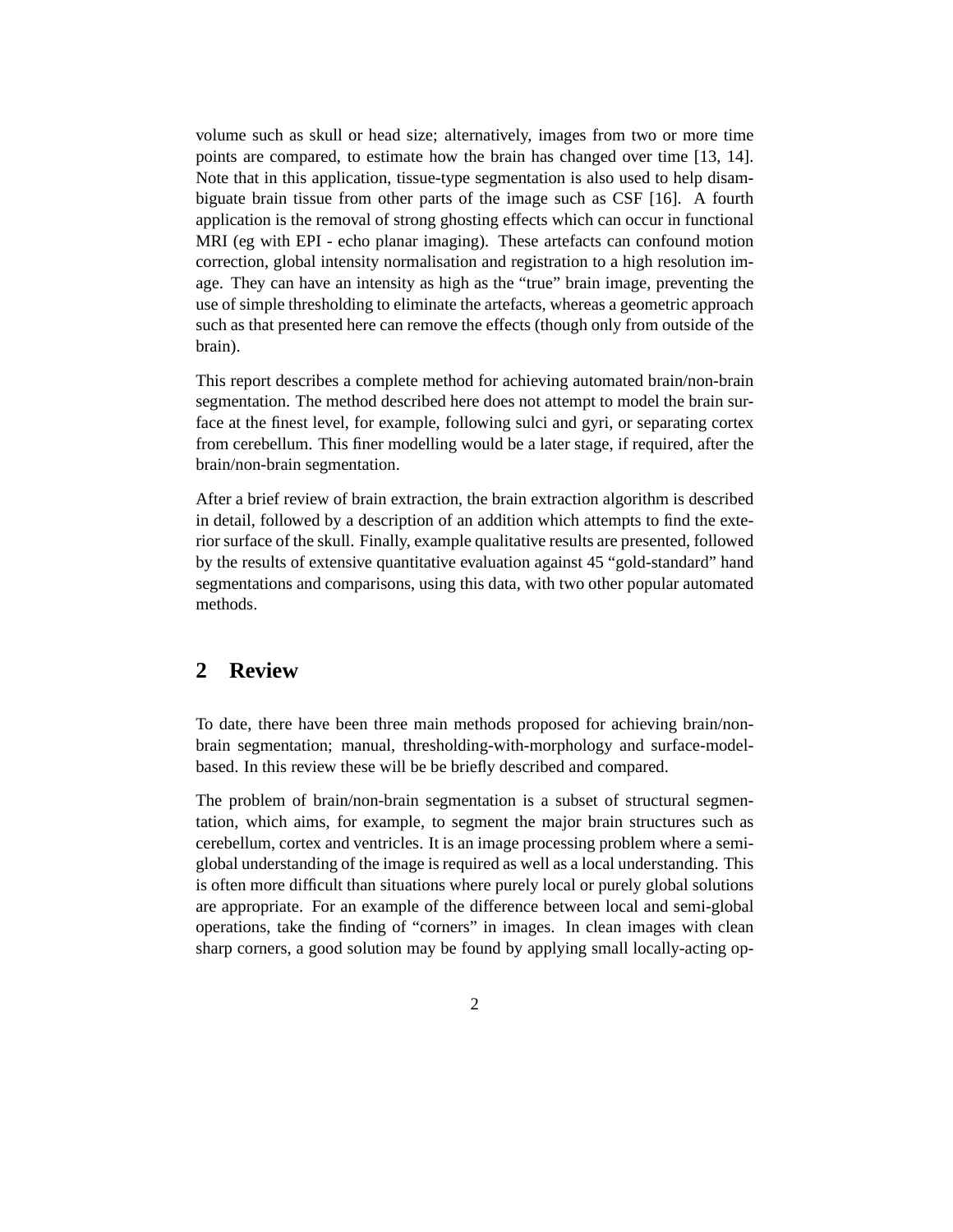erators to the image. However, in the presence of large amounts of noise, or if it is required to find less sharp corners, a larger-scale view must be taken - for example, two edges must be defined over a larger area, and their position of intersection found.

Manual brain/non-brain segmentation methods are, as a result of the complex information understanding involved, probably more *accurate* than fully automated methods are ever likely to achieve. This is the level in image processing where this is most true. At the lowest, most localised, level (for example, noise reduction or tissue-type segmentation), humans often cannot improve on the numerical accuracy and objectivity of a computational approach. The same also often holds at the highest, most global, level; for example, in image registration, humans cannot in general take in enough of the whole-image information to improve on the overall fit that a good registration program can achieve. However, with brain segmentation, the appropriate size of the image "neighbourhood" which is considered when outlining the brain surface is ideally suited to manual processing. For example, when following the external contours of gyri, differentiating between cerebellum and neighbouring veins, cutting out optic nerves, or taking into account unusual pathology, semi-global contextual information is crucial in helping the human optimally identify the correct brain surface.

Of course, there are serious enough problems with manual segmentation to prevent it from being a viable solution in most applications. The first is time cost - manual brain/non-brain segmentation typically takes between 15 minutes and 2 hours per 3D volume. The second is the requirement for sufficient training, and care during segmentation, that subjectivity is reduced to an acceptable level. For example, even a clinical researcher who has not been explicitly trained will be likely to make a mistake in the differentiation between lower cerebellum and neighbouring veins.

The second class of brain segmentation methods is thresholding-with-morphology, e.g. [6]. An initial segmentation into foreground/background is achieved using simple intensity thresholding. Lower and upper thresholds are determined which aim to separate the image into very bright parts (e.g. eyeballs and parts of the scalp), less bright parts (e.g. brain tissue), and the dark parts (including air and skull). Thus a binary image is produced. In the simplest cases, the brain can now be determined by finding the largest single contiguous non-background cluster. A binary brain mask then results; this can be applied to the original image. However, the brain cluster is almost always connected, often via fairly thin strands of bright voxels, to non-brain tissue such as the eyeballs or scalp. For example, this "bridge" can be caused either by the optic nerve, or simply at points around the brain where the dark skull gap is very narrow. Thus before the largest single cluster is used, it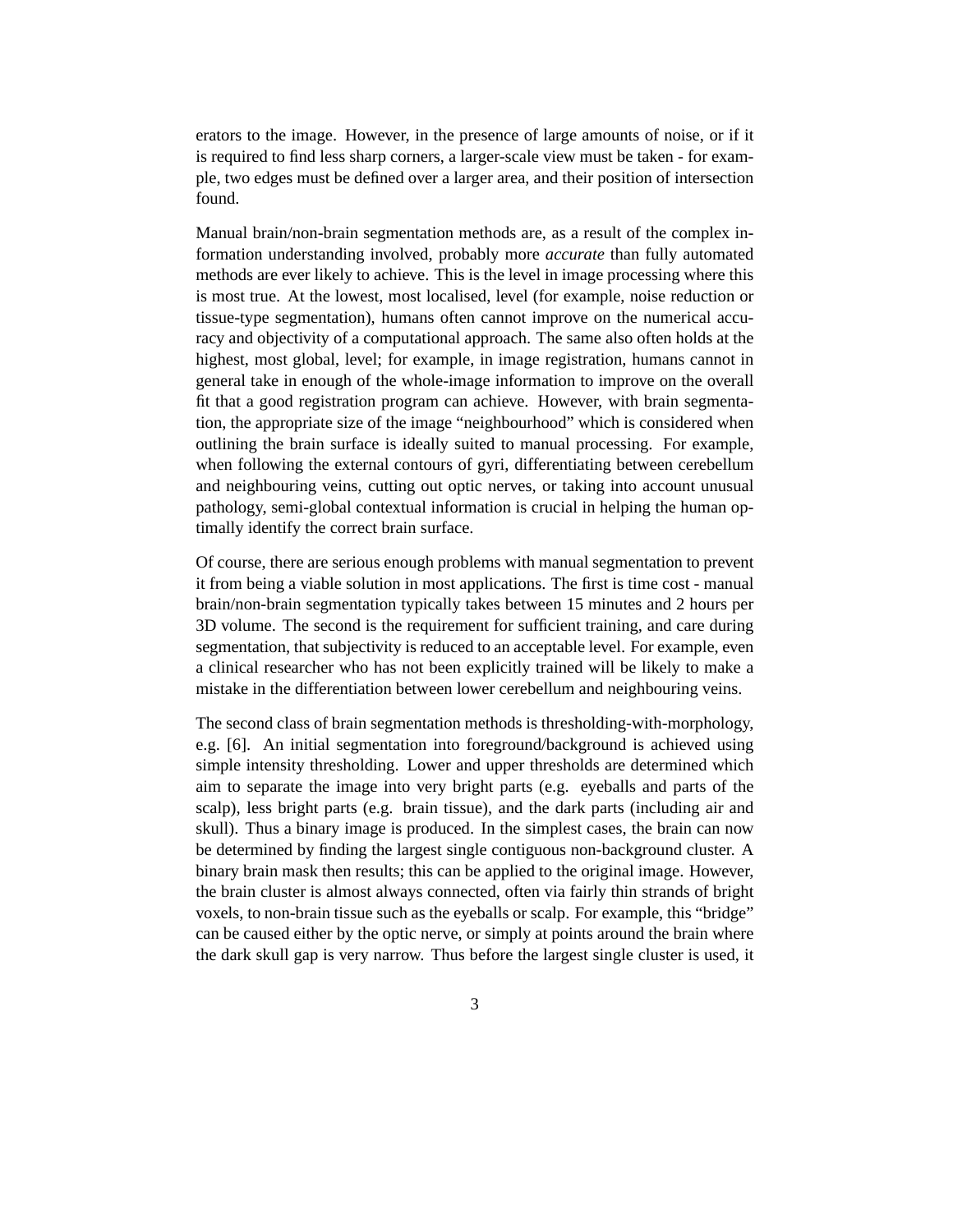must be disconnected from the non-brain bright tissue. This is normally achieved by morphological filtering; the bright regions in the binary image are eroded away until any links between brain and non-brain are eliminated, the largest single cluster is then chosen, and this is then dilated by the same extent as the erosion, hopefully resulting in an accurate brain mask.

Thresholding-with-morphology methods are mostly only semi-automated - the user is normally involved in helping choose the threshold(s) used in the initial segmentation. It is often necessary to try the full algorithm out with a variety of starting thresholds until a good output is achieved. A second problem is that it is very hard to produce a general algorithm for the morphology stage that will successfully separate brain from non-brain tissue; it has proved difficult to automatically cope with a range of MR sequences and resolutions. In general, results need some final hand editing. In part, this is due to the fact that it is hard to implement situation-specific logical constraints (e.g., prior knowledge about head images) with this approach.

A more sophisticated version of the above approach is given in [11]. Here a series of thresholding and morphology steps are applied, with each step carefully tuned to overcome specific problems, such as the thin strands joining brain to non-brain after thresholding. Whilst the results presented are impressive, this method is highly tuned to a narrow range of image sequence types. A second related example is presented in [12]. Here edge detection is used instead of thresholding, to separate different image regions. Next, morphology is used to process these regions, in order to separate the large region associated with the brain from non-brain regions. The resulting algorithm can therefore be more robust than some of the thresholdingwith-morphology methods; this method (BSE) is used in the quantitative testing presented below. A third example is that implemented in AFNI [4, 15]. Here a Gaussian mixture model across the different image tissue types is fitted to the intensity histogram in order to estimate thresholds for the following slice-by-slice segmentation. This is followed by a surface-model-based surface smoothing, and finally with morphological "cleaning-up". Again, this technique is used in the quantitative testing presented below. Yet another example is [1], where head/nonhead segmentation is first performed, using thresholding and morphology. Next, anisotropic diffusion is applied, to reduce noise and "darken" some non-brain regions, followed by futher thresholding and morphology, along with a heuristic method for identifying and removing the eyes. The final surface is modelled with a "snake" [8]. Futher examples can be found in [2, 3, 10].

The third class of methods uses deformable surface models; for example, see [5, 9]. Here a surface model is defined - for example, a tessellated mesh of triangles. This model is then "fitted" to the brain surface in the image. Normally there are two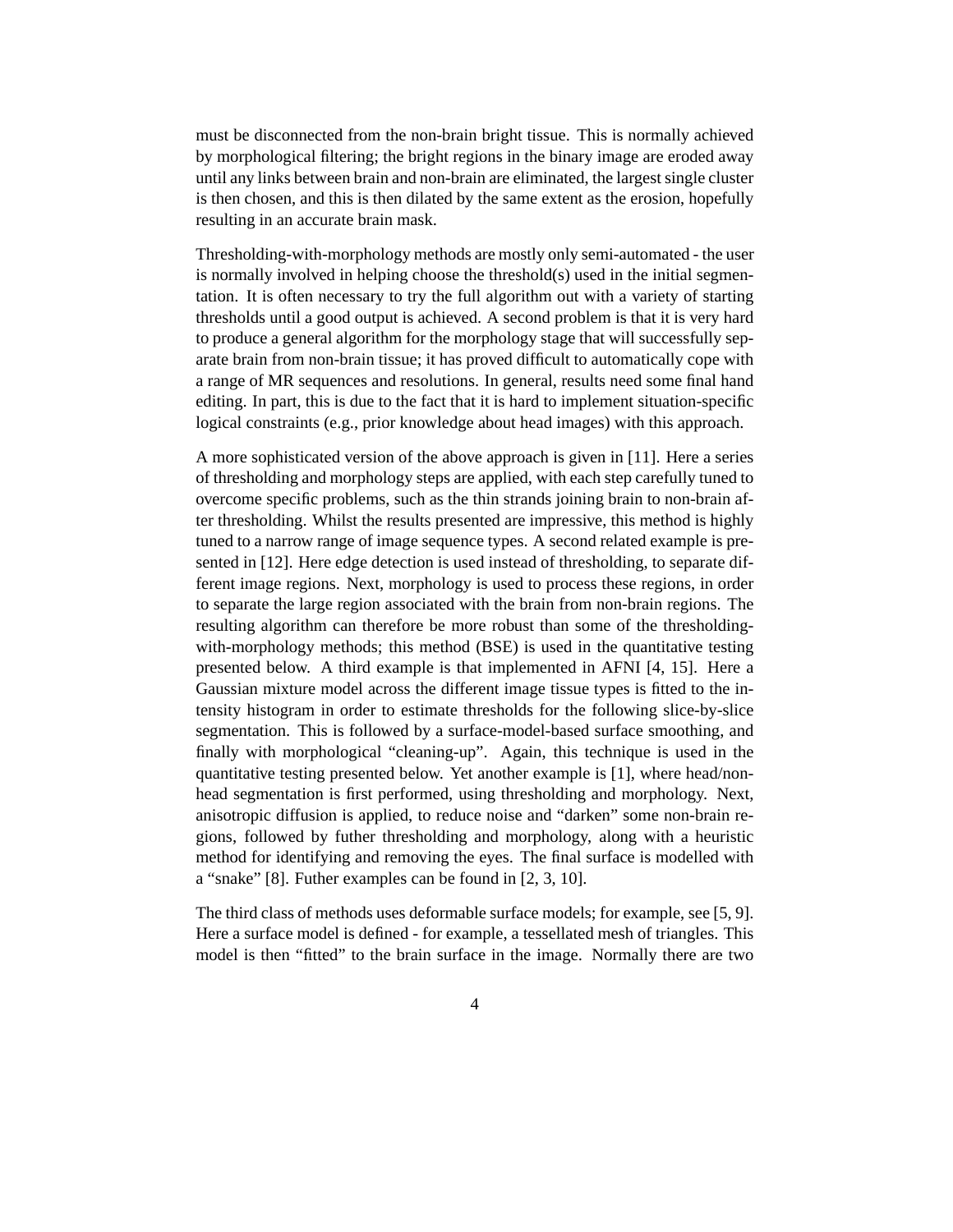main constraints to the fitting - a part which enforces some form of smoothness on the surface (both to keep the surface well-conditioned and to match the physical smoothness of the actual brain surface) and a part which fits the model to the correct part of the image - in this case, the brain surface. The fitting is usually achieved by iteratively deforming the surface from its starting position until an optimal solution is found. This type of method has the advantages that it is relatively easy to impose physically-based constraints on the surface, and that the surface model achieves integration of information from a relatively large neighbourhood around any particular point of interest; this is therefore using semi-global processing, as described above. In general this kind of approach seems to be more robust, and easier to successfully automate, than the thresholding-with-morphology methods.

## **3 Method Detail**

### **3.1 Overview of the Brain Extraction Method**

We start with a brief overview of the new method. Firstly, the intensity histogram is processed to find "robust" lower and upper intensity values for the image, and a rough brain/non-brain threshold. The centre-of-gravity of the head image is found, along with the rough size of the head in the image. Next a triangular tesselation of a sphere's surface is initialised inside the brain, and allowed to slowly deform, one vertex at a time, following forces that keep the surface well-spaced and smooth, whilst attempting to move towards the brain's edge. If a suitably clean solution is not arrived at then this process is re-run with a higher smoothness constraint. Finally, if required, the outer surface of the skull is estimated. A graphical overview is shown in Figure 1.

#### **3.2 Estimation of Basic Image and Brain Parameters**

The first processing that is carried out is the estimation of a few simple image parameters, to be used at various stages in subsequent analysis.

Firstly, the robust image intensity minimum and maximum are found. Here robust means the effective intensity extrema, calculated ignoring small numbers of voxels which have widely different values from the rest of the image. These are calculated by looking at the intensity histogram, and ignoring long low tails at each end. Thus, the intensity "minimum", referred to as  $t_2$  is the intensity below which lies 2% of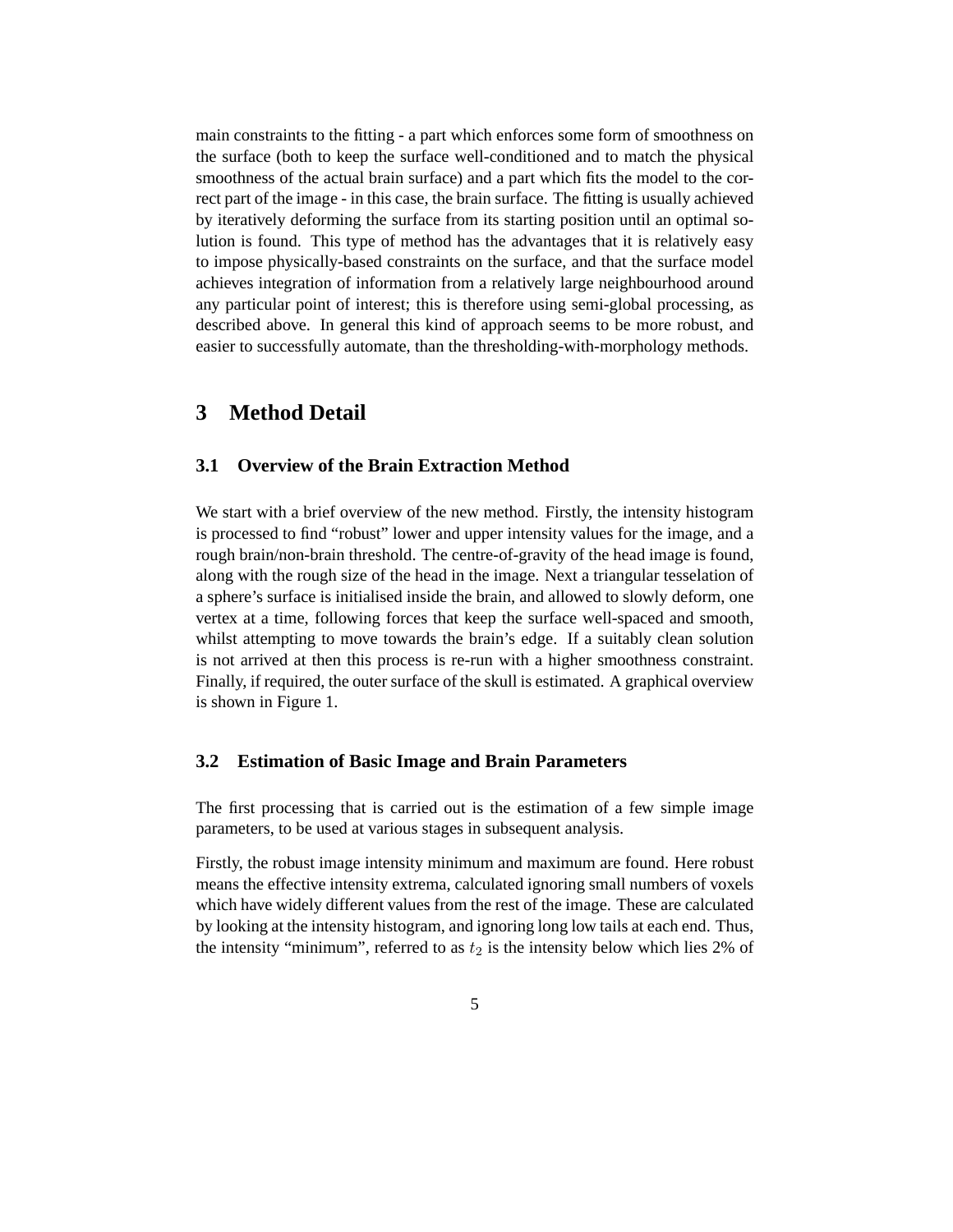

Figure 1: BET processing flowchart.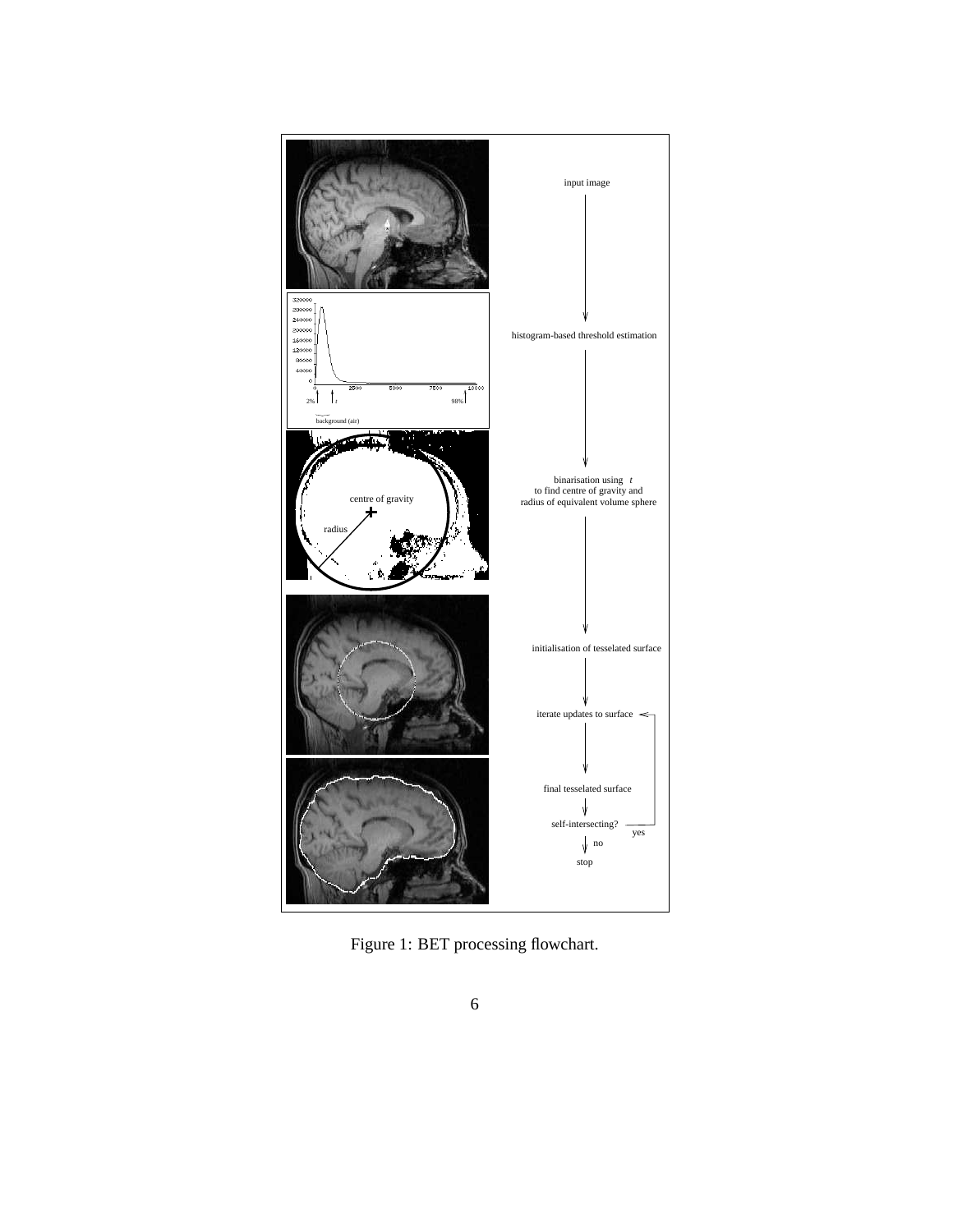the cumulative histogram. Similarly,  $t_{98}$  is found. It is often important for the latter threshold to be calculated robustly, as it is quite common for brain images to contain a few high intensity "outlier" voxels; for example, the DC spike from image reconstruction, or arteries, which often appear much brighter than the rest of the image. Finally, a roughly chosen threshold is calculated which attempts to distinguish between brain matter and background. (Note that because bone appears dark in most MRI images, "background" is taken to include bone.) This  $t$  is simply set to lie 10% of the way between  $t_2$  and  $t_{98}$ .

The brain/background threshold  $t$  is used to roughly estimate the position of the centre of gravity (COG) of the brain/head in the image. For all voxels with intensity greater than  $t$ , their intensity ("mass") is used in a standard weighted sum of positions. Intensity values are upper limited at  $t_{98}$ , so that extremely bright voxels do not skew the position of the COG.

Next the mean "radius" of the brain/head in the image is estimated. There is no distinction made here between estimating the radius of the brain and the head - this estimate is very rough, and simply used to get an idea of the size of the brain in the image; it is used for initialising the brain surface model. All voxels with intensity greater than t are counted, and a radius is found, taking into account voxel volume, assuming a spherical brain.

Finally, the median intensity of all points within a sphere of the estimated radius and centred on the estimated COG is found -  $t_m$ .

### **3.3 Surface Model and Initialisation**

The brain surface is modelled by a surface tessellation using connected triangles. The initial model is a tessellated sphere, generated by starting with an icosahedron and iteratively subdividing each triangle into 4 smaller triangles, whilst adjusting each vertex's distance from the centre to form as spherical a surface as possible. This is a common tessellation of the sphere. Each vertex has five or six neighbours, according to its position relative to the original icosahedron.

The spherical tessellated surface is initially centered on the COG, with its radius set to half of the estimated brain/head radius, i.e. intentionally small. Allowing the surface to grow to the optimal estimate gives better results in general than setting the initial size to be equal to (or larger than) the estimated brain size (see Figure 7). An example final surface mesh can be seen in Figure 2.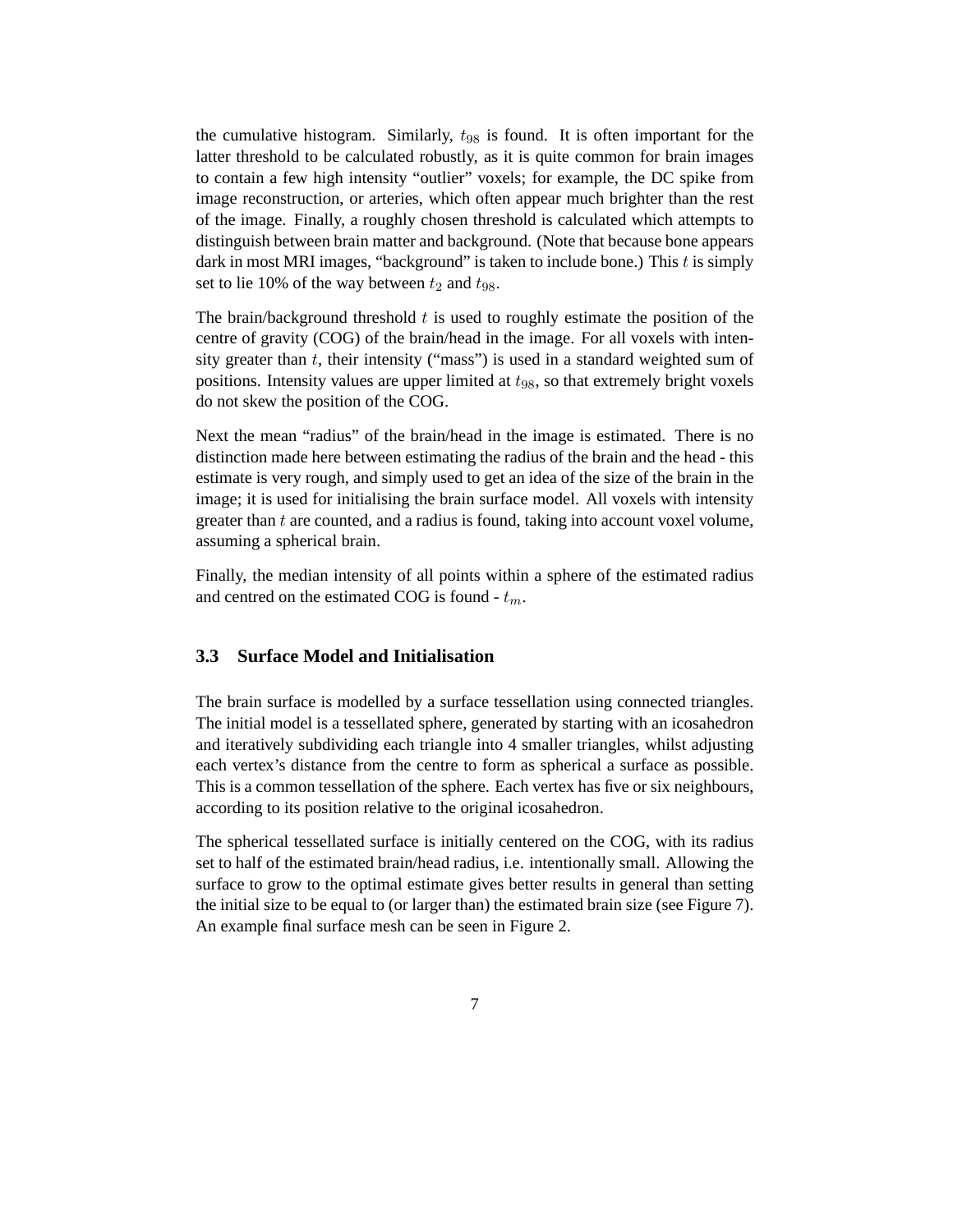

Figure 2: Three views of a typical surface mesh, shown for clarity with reduced mesh density.

The vertex positions are in real (floating point) space, i.e. not constrained to the voxel grid points. A major reason for this is that making incremental (small) adjustments to vertex positions would not be possible otherwise. Another obvious advantage is that the image does not need to be pre-processed to be made up of cubic voxels.

### **3.4 Main Iterated Loop**

Each vertex in the tessellated surface is updated by estimating where best that vertex should move to, in order to improve the surface. In order to find an optimal solution, each individual movement is small, with many (typically 1000) iterations of each complete incremental surface update. In this context, "small movement" means small relative to the mean distance between neighbouring vertices. Thus for each vertex, a small update movement vector u is calculated, using the following steps.

#### **3.4.1 Local Surface Normal**

Firstly the local unit vector surface normal  $\hat{\bf{n}}$  is found. Each consecutive pair of [central vertex]-[neighbour A], [central vertex]-[neighbour B] vectors is taken and used to form the vector product (see Figure 3). The vector sum of these vectors is scaled to unit length to create  $\hat{n}$ . By initially taking the sum of normal vectors *before* rescaling to unity, the sum is made relatively robust; the smaller a particular [central vertex]-[neighbour A]-[neighbour B] triangle is, the more poorly conditioned is the estimate of normal direction, but this normal will contribute less towards the sum of normals.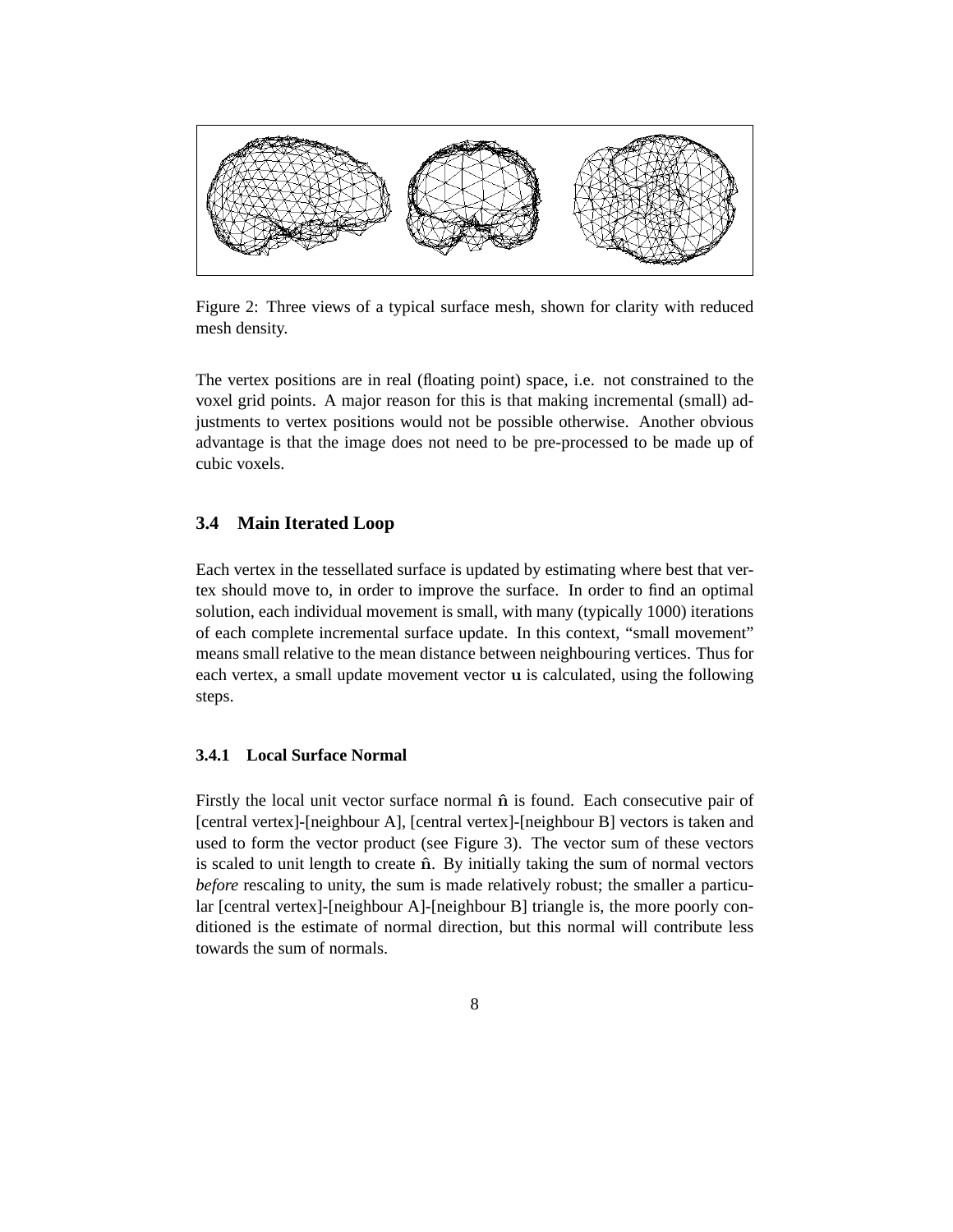

Figure 3: Creating local unit vector surface normal  $\hat{n}$  from all neighbouring vertices.

#### **3.4.2 Mean Position of Neighbours and Difference Vector**

The next step is the calculation of the mean position of all vertices neighbouring the vertex in question. This is used to find a difference vector s, the vector that takes the current vertex to the mean position of its neighbours. If this vector were minimised for all vertices (by positional updates), the surface would be forced to be smooth and all vertices would be equally spaced. Also, due to the fact that the surface is closed, the surface would gradually shrink.

Next, s is decomposed into orthogonal components, normal and tangential to the local surface;

$$
\mathbf{s}_{\mathbf{n}} = (\mathbf{s}.\hat{\mathbf{n}})\hat{\mathbf{n}}\tag{1}
$$

and

$$
s_t = s - s_n. \t\t(2)
$$

For the 2D case, see Figure 4 (the extension to 3D is conceptually trivial). It is these two orthogonal vectors which form the basis for the three components of the vertex's movement vector u; these components will be combined, with relative weightings, to create an update vector u for every vertex in the surface. The three components of u are now described.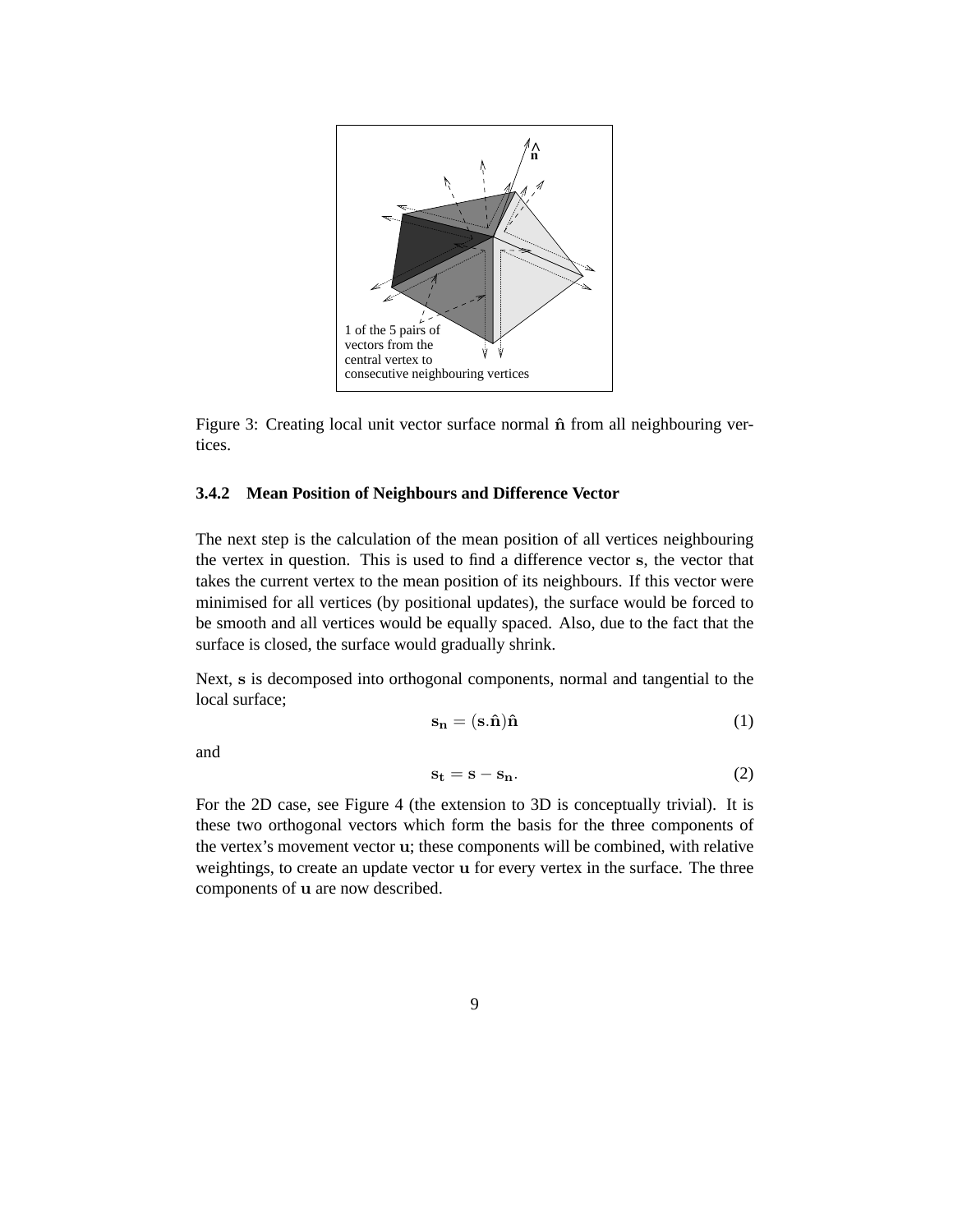

Figure 4: Decomposing the "perfect smoothness" vector s into components normal and tangential to the local surface.

#### **3.4.3 Update Component 1: Within-Surface Vertex Spacing**

The simplest component of the update movement vector  $\bf{u}$  is  $\bf{u}_1$ , the component that is tangential to the local surface. Its sole role is to keep all vertices in the surface equally spaced, moving them only *within* the surface. Thus  $\mathbf{u}_1$  is directly derived from  $s_t$ . In order to give simple stability to the update algorithm,  $u_1$  is not set equal to  $s_t$ , but to  $s_t/2$ ; the current vertex is always tending towards the position of perfect within-surface spacing (as are all others).

#### **3.4.4 Update Component 2: Surface Smoothness Control**

The remaining two components of u act parallel to the local surface normal. The first,  $u_2$ , is derived directly from  $s_n$ , and acts to move the current vertex into line with its neighbours, thus increasing the smoothness of the surface. A simple rule here would be to take a constant fraction of  $s_n$ , in a manner equivalent to that of the previous component  $\mathbf{u}_1$ :

$$
\mathbf{u_2} = f_2 \, \mathbf{s_n},\tag{3}
$$

where  $f_2$  is the fractional update constant. Most other methods of surface modelling have taken this approach. However, a great improvement can be made by using a nonlinear function of  $s_n$ . The primary aim is to smooth high curvature in the surface model more heavily than low curvature. The reason for this is that whilst high curvature is undesirable in the brain surface model, forcing surface smoothing to an extent which gives stable and good results (in removing high curvature) weights too heavily against successful following of the low curvature parts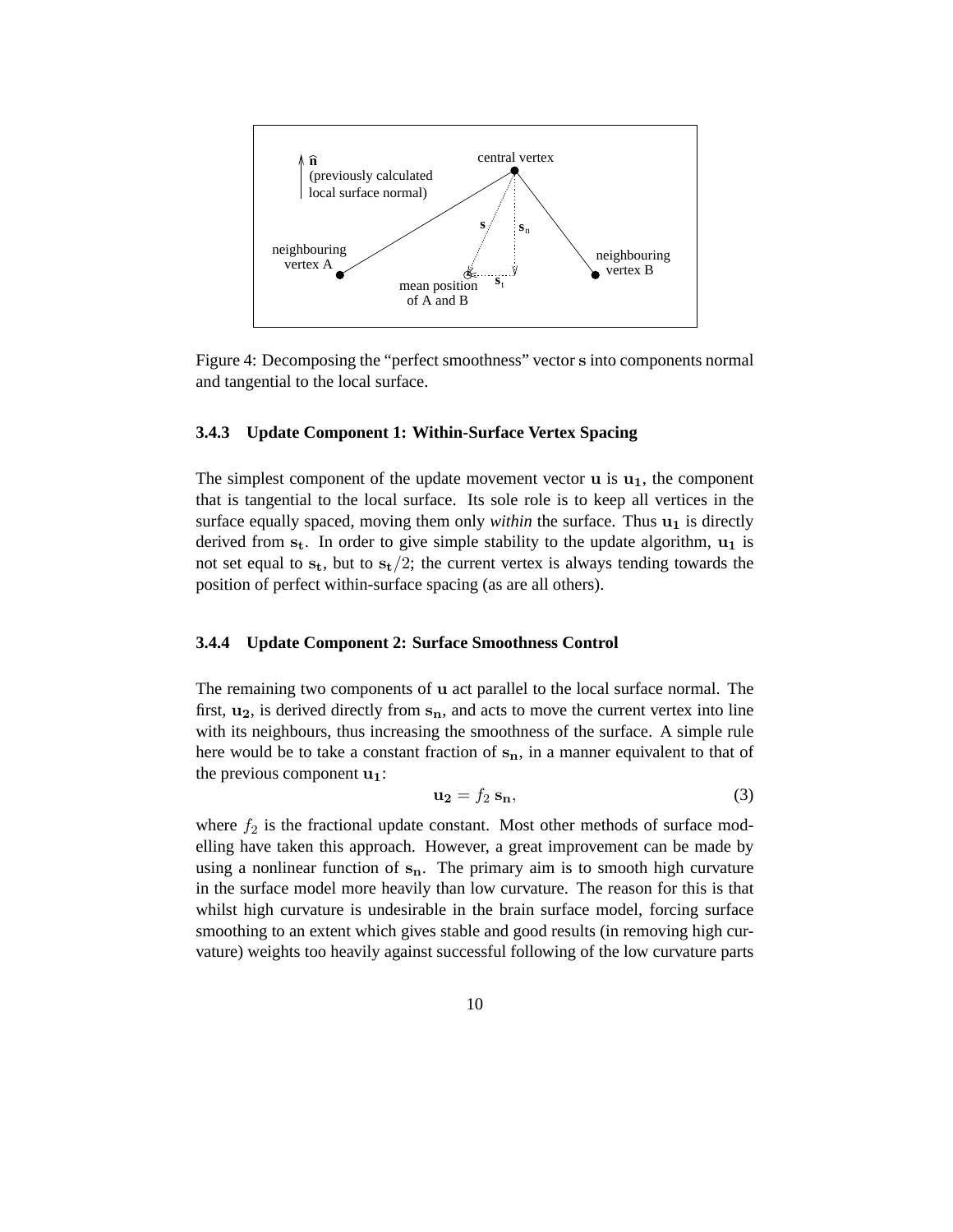of the surface. In other words, in order to keep the surface model sufficiently smooth for the overall algorithm to proceed stably, the surface is forced to be oversmooth, causing the underestimation of curvature at certain parts, i.e., the "cutting of corners". It has been found that this problem is not overcome by allowing  $f_2$  to vary during the series of iterations (this a natural improvement on a constant update fraction). Instead, a nonlinear function is used, starting by finding the local radius of curvature, r:

$$
r = \frac{l^2}{2|\mathbf{s_n}|},\tag{4}
$$

where  $l$  is the mean distance from vertex to neighbouring vertex across the whole surface - see Figure 5. Now, a sigmoid function of  $r$  is applied, to find the update



Figure 5: The relationship between local curvature r, vertex spacing  $l$  and the perpendicular component of the difference vector,  $|\mathbf{s}_n|$ .

fraction:

$$
f_2 = (1 + \tanh(F * (1/r - E)))/2,
$$
\n(5)

where  $E$  and  $F$  control the scale and offset of the sigmoid. These are derived from a minimum and maximum radius of curvature; below the minimum  $r$ , heavy smoothing takes place (i.e., the surface deformation remains stable and highly curved features are smoothed), whilst above the maximum  $r$ , little surface smoothing is carried out (i.e., "long slow" curves are not over-smoothed). The empirically optimised values for  $r_{min}$  and  $r_{max}$  are suited for typical geometries found in the human brain. Consideration of the tanh function suggests:

$$
E = (1/r_{min} + 1/r_{max})/2,
$$
\n(6)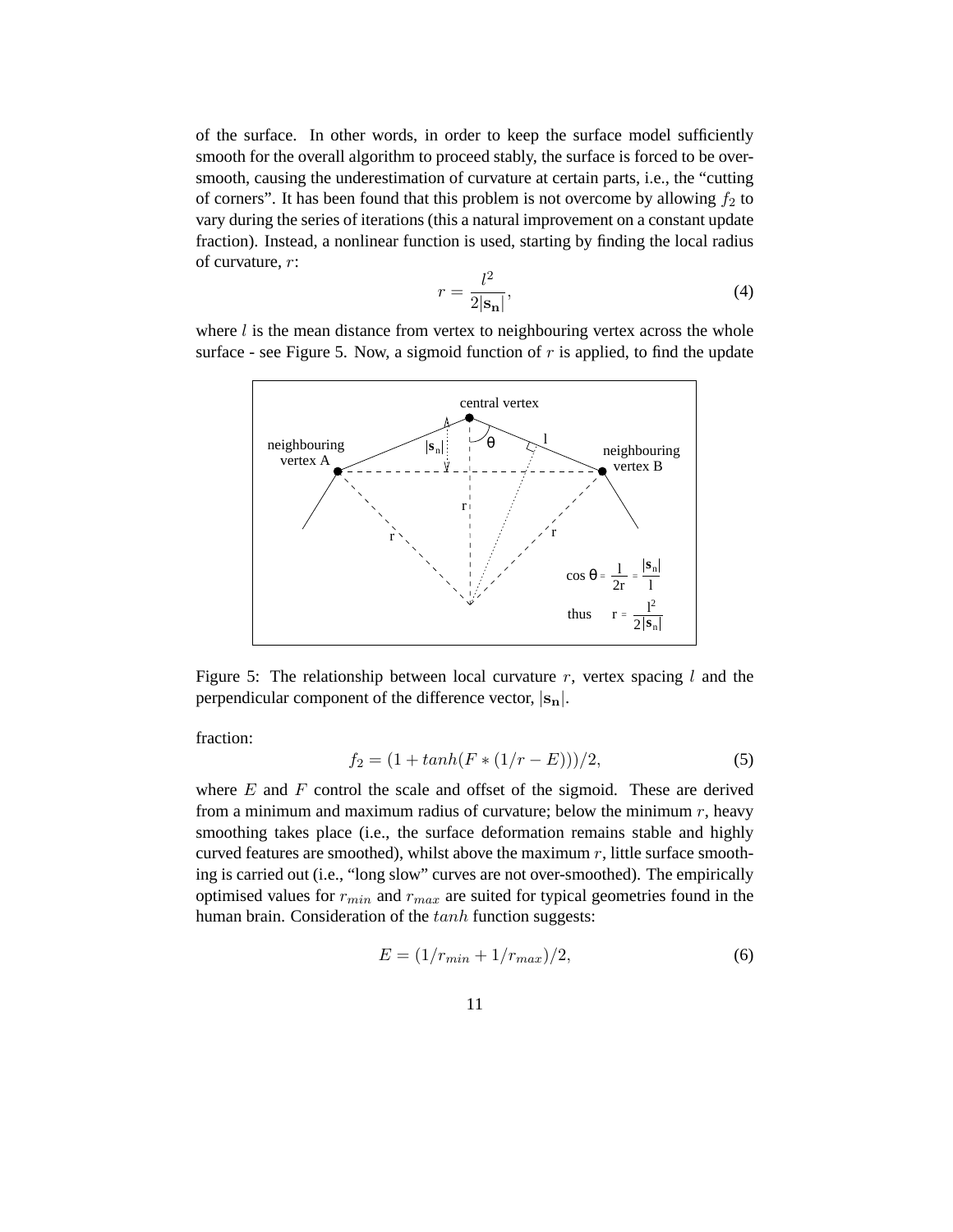$$
F = 6/(1/r_{min} - 1/r_{max}).
$$
\n(7)

For example, see Figure 6. The resulting smoothness term gives much better results



Figure 6: Smoothness update fraction vs local radius of curvature, given  $r_{max}$  = 10mm,  $r_{min} = 3.33$ mm

than a constant update fraction, both in ability to accurately model brain surface and in developmental stability during the many iterations.

#### **3.4.5 Update Component 3: Brain Surface Selection Term**

The final update component,  $\mathbf{u}_3$ , is also parallel to  $\mathbf{s}_n$ , and is the term which actually interacts with the image, attempting to force the surface model to fit to the real brain surface. This term was originally inspired by the intensity term in [5]:

$$
\hat{\mathbf{n}}\prod_{d=1}^{30} max(0, tanh(I(\mathbf{x}-d\mathbf{n})-I_{thresh})),
$$
\n(8)

where the limits on d control a search amongst all image points  $x - dn$  along the surface normal pointing inwards from the current vertex at  $x$ , and taking the product requires all intensities to be above a preset threshold. Thus whilst the surface lies within the brain, the resulting force is outwards. As soon as the surface moves outside of the brain (e.g., into CSF or bone), one or more elements inside the product become zero and the product becomes zero. One limitation of this equation is that it can only push outwards - thus the resulting surface is forced to be convex. A second limitation is the use of a single global intensity threshold  $I_{thresh}$ ; ideally, this should be optimally varied over the image.

Thus, instead of the above equation, a much simpler core equation is used, embodying the same idea, but this is then extended to give greater robustness in a wider range of imaging sequences. Firstly, along a line pointing inwards from the current vertex, minimum and maximum intensities are found:

$$
I_{min} = MAX(t_2, MIN(t_m, I(0), I(1), ..., I(d_1))),
$$
\n(9)

and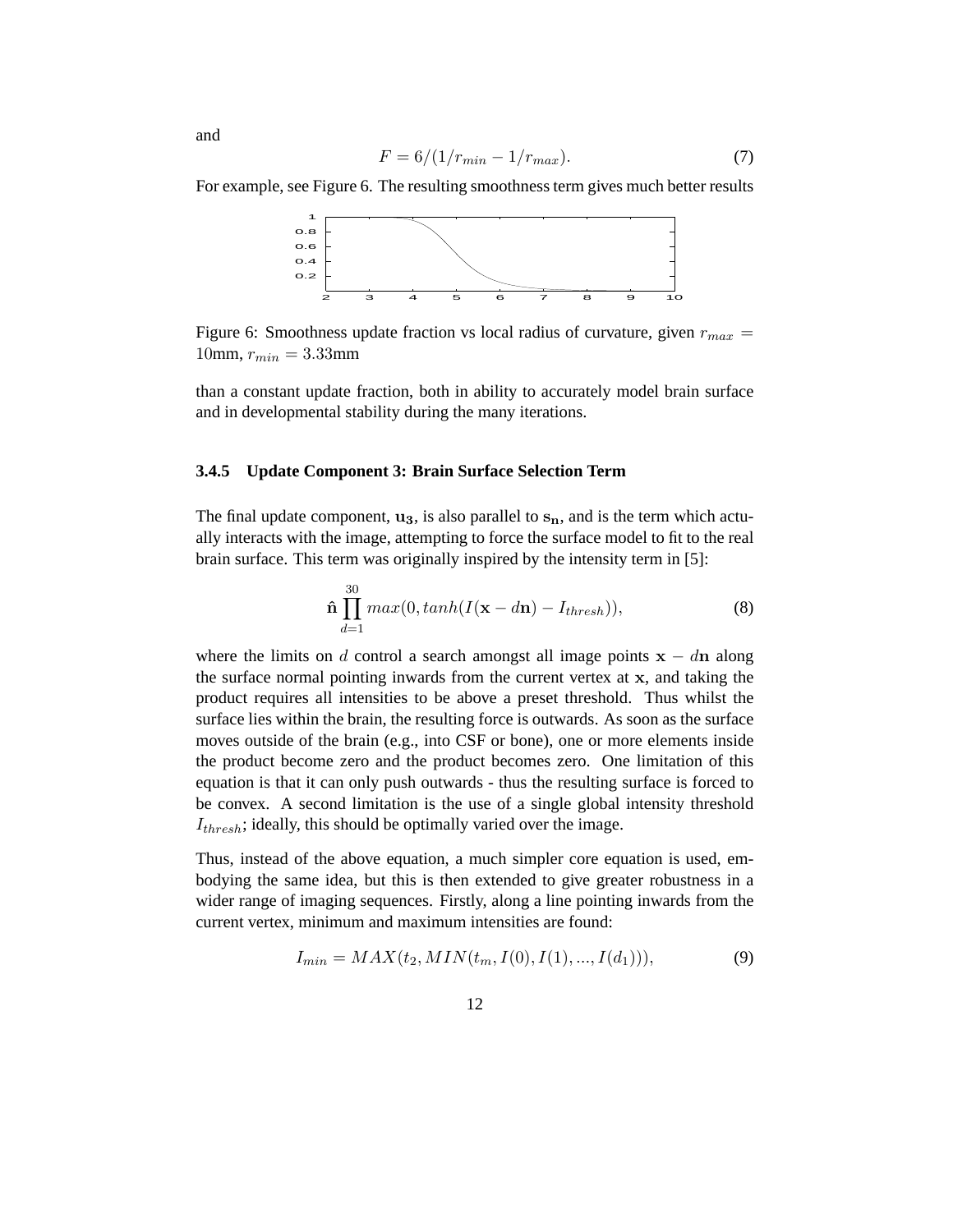$$
I_{max} = MIN(t_m, MAX(t, I(0), I(1), ..., I(d_2))),
$$
\n(10)

where  $d_1$  determines how far into the brain the minimum intensity is searched for, and  $d_2$  determines how far into the brain the maximum intensity is searched for. Typically,  $d_1 = 20mm$  and  $d_2 = d_1/2$  (this ratio is empirically optimised, and reflects the relatively larger spatial reliability of the search for maximum intensity compared with the minimum).  $t_m$ ,  $t_2$  and t are used to limit the effect of very dark or very bright voxels. Note that the image positions where intensities are measured are in general between voxels as we are working in real (floating point) space thus intensity interpolation needs to be used, interpolating between original voxel intensities. It was found that nearest neighbour interpolation gave better results than trilinear or higher order interpolations, presumably because it is more important to have access to the original (un-interpolated, and therefore "unblurred") intensities than that the values reflect optimal estimates of intensities at the correct point in space.

Now,  $I_{max}$  is used to create  $t_l$ , a locally appropriate intensity threshold which distinguishes between brain and background:

$$
t_l = (I_{max} - t_2) * b_t + t_2.
$$
 (11)

It lies a preset fraction of the way between the global robust low intensity threshold  $t_2$  and the local maximum intensity  $I_{max}$ , according to fractional constant  $b_t$ . This preset constant is the main parameter which BET can take as input. The default value of 0.5 has been found to give excellent results for most input images - with certain image intensity distributions it can be varied (in the range 0 to 1) to give optimal results. The necessity for this is rare, and for an MR sequence which requires changing  $b_t$ , one value normally works for all other images taken with the same sequence. (The only other input parameter, and one which needs changing from the default even less often than  $b_t$ , for example, if there is very strong vertical intensity inhomogeneity, causes  $b_t$  to vary linearly with Z in the image, causing "tighter" brain estimation at the top of the brain, and "looser" estimation at the bottom, or vice versa.) The update "fraction" is then given by:

$$
f_3 = \frac{2(I_{min} - t_l)}{I_{max} - t_2},\tag{12}
$$

with the factor of 2 causing a range in values of  $f_3$  of roughly -1 to 1. If  $I_{min}$  is lower than local threshold  $t_l$ ,  $f_3$  is negative, causing the surface to move inwards at the current point. If it is higher, then the surface move outwards.

Finally, the full update term is  $0.05 f_3$  l; the update fraction is multiplied by a relative weighting constant, 0.05, and the mean inter-vertex distance, l. The weighting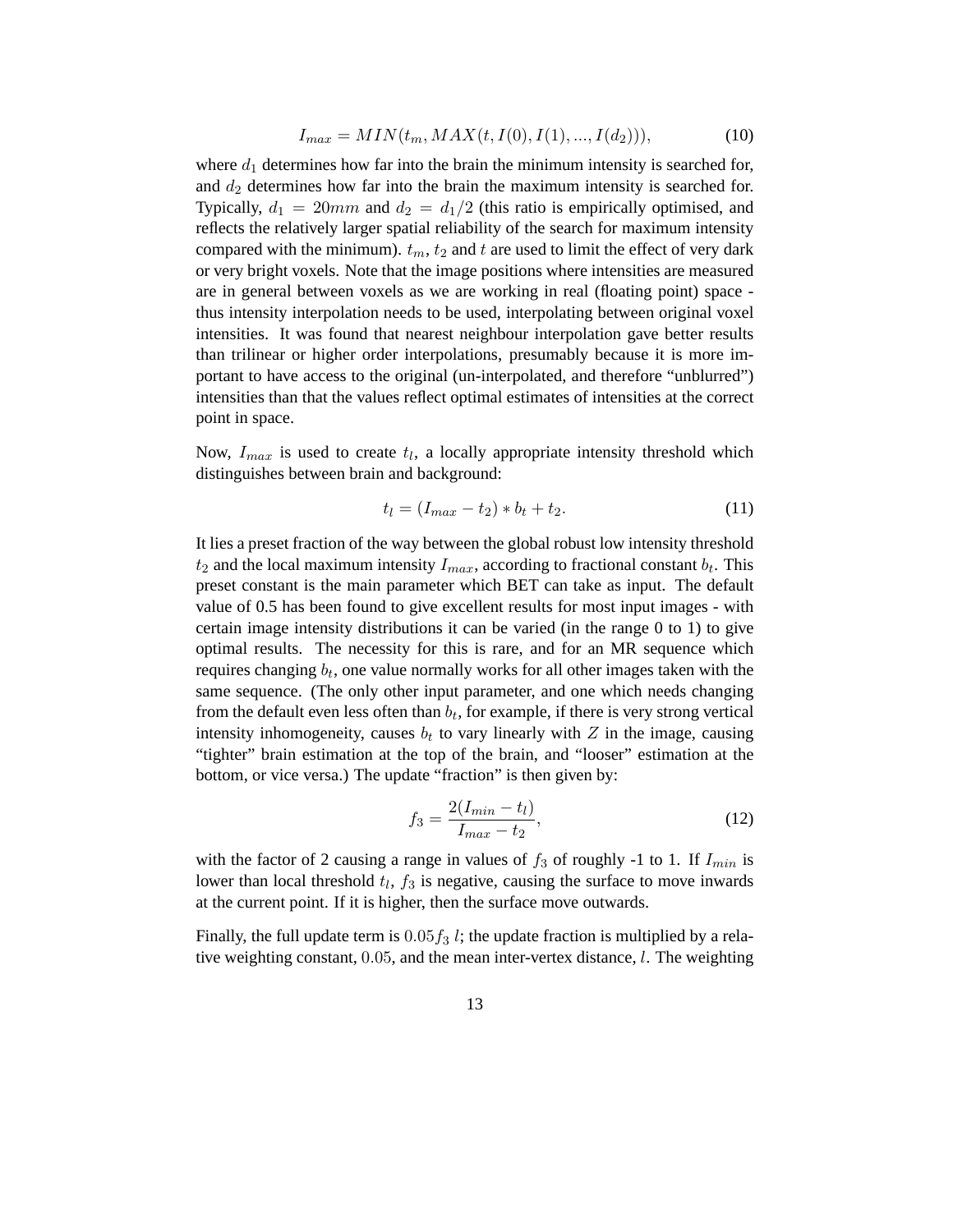constant sets the balance between the smoothness term and the intensity-based term - it is found empirically, but because all terms in BET are invariant to changes in image voxel size, image contrast, mesh density, etc., this constant is not a "workedonce" heuristic - it is always appropriate.

#### **3.4.6 Final Update Equation**

Thus the total update equation, for each vertex, is

$$
\mathbf{u} = 0.5\mathbf{s_t} + f_2\mathbf{s_n} + 0.05f_3 l \hat{\mathbf{s}_n}.
$$
 (13)

#### **3.4.7 Second Pass - Increased Smoothing**

One obvious constraint on the brain surface model is that it should not self-intersect. Although it would be straightforward to force this constraint by adding an appropriate term to the update equation, in practice this check is extremely computationally expensive as it involves comparing the position of each vertex with that of every other at every iteration. As it stands, the algorithm already described rarely (around 5% of images) results in self-intersection. A more feasible alternative is to run the standard algorithm and then perform a check for self-intersection. If the surface is found to self-intersect, the algorithm is re-run, with much higher smoothness constraint (applied to concave parts of the surface only - it is not necessary for the convex parts) for the first 75% of the iterations; the smoothness weighting then linearly drops down to the original level over the remaining iterations. This results in preventing self-intersection in almost all cases.

It has been suggested that there might be some value in re-running BET on its own output; whilst areas incorrectly "left in" after a first run might get removed on subsequent runs, it is our experience that this is not in general successful, presumably because the overall algorithm is not designed for this application.

#### **3.5 Exterior Skull Surface Estimation**

A few applications require the estimation of the position of the skull in the image. A major example is in the measurement of brain atrophy [13]. Before brain change can be measured, two images of the brain, taken several months apart, have to be registered. Clearly this registration cannot allow rescaling, otherwise the overall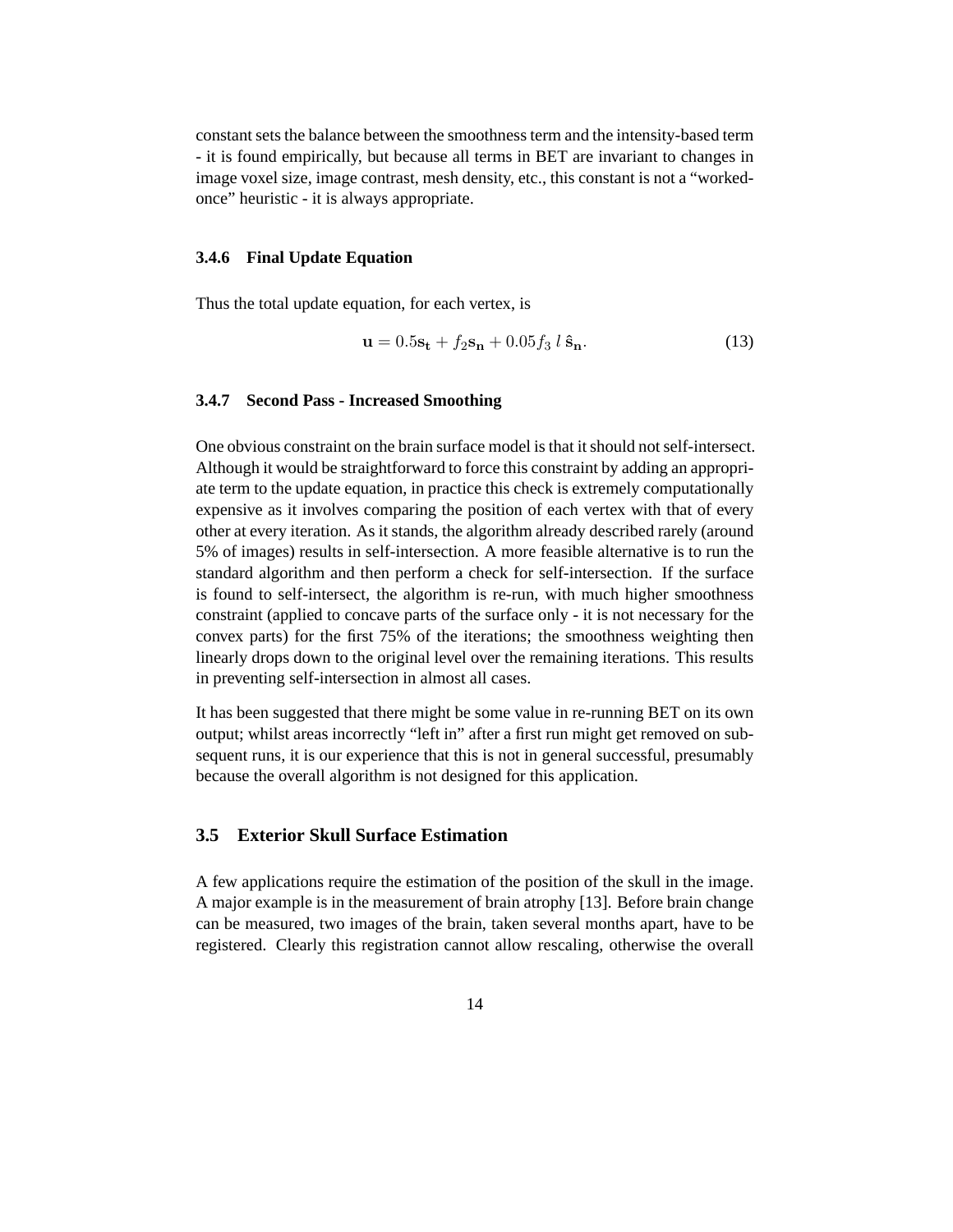atrophy will be underestimated. However, because of possible changes in scanner geometry over time, it is necessary to hold the scale constant somehow. This can be achieved by using the exterior skull surface, which is assumed to be relatively constant in size, as a scaling constraint in the registration.

In most MR images, the skull appears very dark. In T1-weighted images the internal surface of the skull is largely indistinguishable from the cerebro-spinal-fluid (CSF), which is also dark. Thus the exterior surface is found. This also can be difficult to identify, even for trained clinical experts, but the algorithm is largely successful in its aim.

For each voxel lying on the brain surface found by BET, a line perpendicular to the local surface, pointing outward, is searched for the exterior surface of the skull, according to the following algorithm:

- Search outwards from the brain surface, a distance of 30mm, recording the maximum intensity and its position, and the minimum intensity.
- If the maximum intensity is not higher than  $t$ , assume that the skull is not measurable at this point, as there is no bright signal (scalp) on the far side of the skull. In this case do not proceed with the search at this point in the image. This would normally be due to signal loss at an image extreme, for example, at the top of the head.
- Find the point at greatest distance from brain surface  $d$  which has low intensity, according to maximisation of the term  $d/30 - I(d)/(t_{98} - t_2)$ . The first part weights in favour of increased distance, the second part weights in favour of low intensity. The search is continued only out to the previously found position of maximum intensity. The resulting point should be close to the exterior surface of the skull.
- Finally, search outwards from the previous point until the first maximum in intensity gradient is found. This is the estimated position of the exterior surface of the skull. This final stage gives a more well-defined position for the surface - it does not depend on the weightings in the maximised term in the previous section, i.e., is more objective. For example, if the skull/scalp boundary is at all blurred, the final position will be less affected than the previous stage.

This method is quite successful, even when fairly dark muscle lies between the skull and the brighter skin and fat. It is also mainly successful in ignoring the marrow within the bone, which sometimes is quite bright.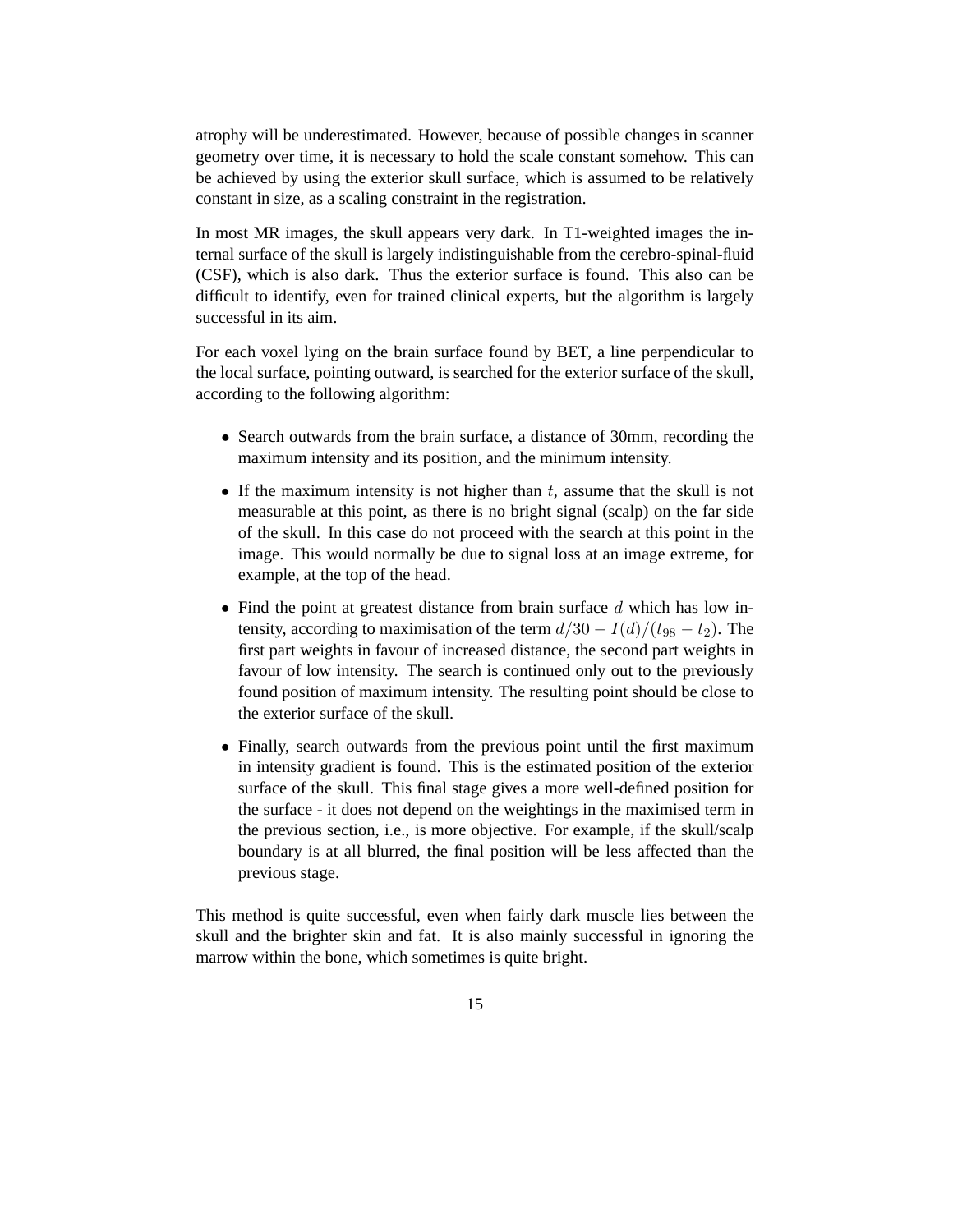### **4 Results**

#### **4.1 Example Results**

Figure 7 shows an example of surface model development as the main loop iterates, with a T1-weighted image as input, finishing with the estimation shown in Figures 8 and 9. Figures 10-12 show example results on T2-weighted, proton density and EPI (echo planar imaging, widely used for FMRI) images. Figure 13 shows an example estimate of the exterior skull surface.

Figure 14 shows the result of running BET on an EPI FMRI image which is heavily affected by ghosting. Clearly BET has worked well, both in removing the (outsidebrain) ghosting, and also in allowing registration (using FLIRT [7]) to succeed.

## **4.2 Quantitative Testing Against "Gold-Standard" and Other Methods**

An extensive quantitative and objective test of BET has been carried out. We used 45 MR images, taken from 15 different scanners (mostly 1.5T and some 3T, from 6 different manufacturers), using a wide range of slice thicknesses (between 0.8 and 6mm) and a variety of sequences (35 T1-weighted, 6 T2-weighted and 4 proton density). Hand segmentation of these images into brain/non-brain<sup>1</sup> was carried out. Thus a simple binary mask was generated from each input image. Some slices from an example hand segmentation are shown in the second column of Figure 15. Then, BET and two other popular automated methods ("AFNI" and "BSE") were tested against the hand segmentations.<sup>2</sup>

The AFNI method [4, 15], though claiming to be fully automated, gave very poor results on most images (way off the scale on Figure 16), due to the failure of the initial histogram-based choice of thresholds. Much better results were obtained by setting the initial thresholds using the simpler but more robust method described

<sup>&</sup>lt;sup>1</sup>We defined cerebellum and internal CSF as "brain" - i.e. matching the definitions used by the methods tested. Structures/tissues such as sagittal sinus, optic nerves, external CSF and dura are all ideally eliminated by all the methods (as can be confirmed by their results on "ideal" input images), and also by the hand segmentation.

<sup>&</sup>lt;sup>2</sup>The versions of these algorithms were: BET version 1.1 from FSL version 1.3; BSE version 2.09; AFNI version 2.29 (with modifications described in the text). All are easily accessible on the internet; to the best of our knowledge, these are the only freely available widely used standalone brain/non-brain segmentation algorithms.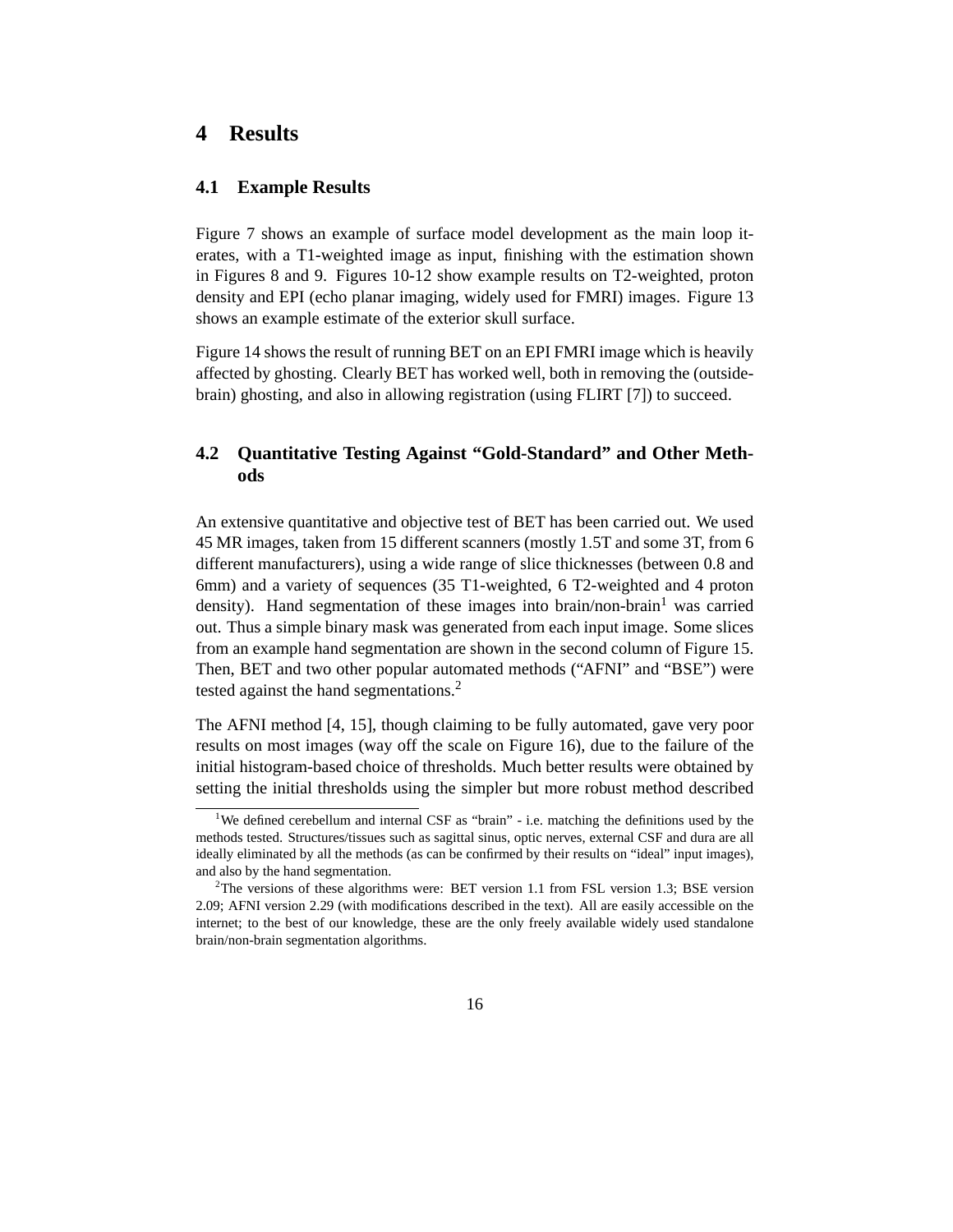

Figure 7: Example of surface model development as the main loop iterates. The dark points within the model outline are vertices.



Figure 8: Example brain surface generated by BET.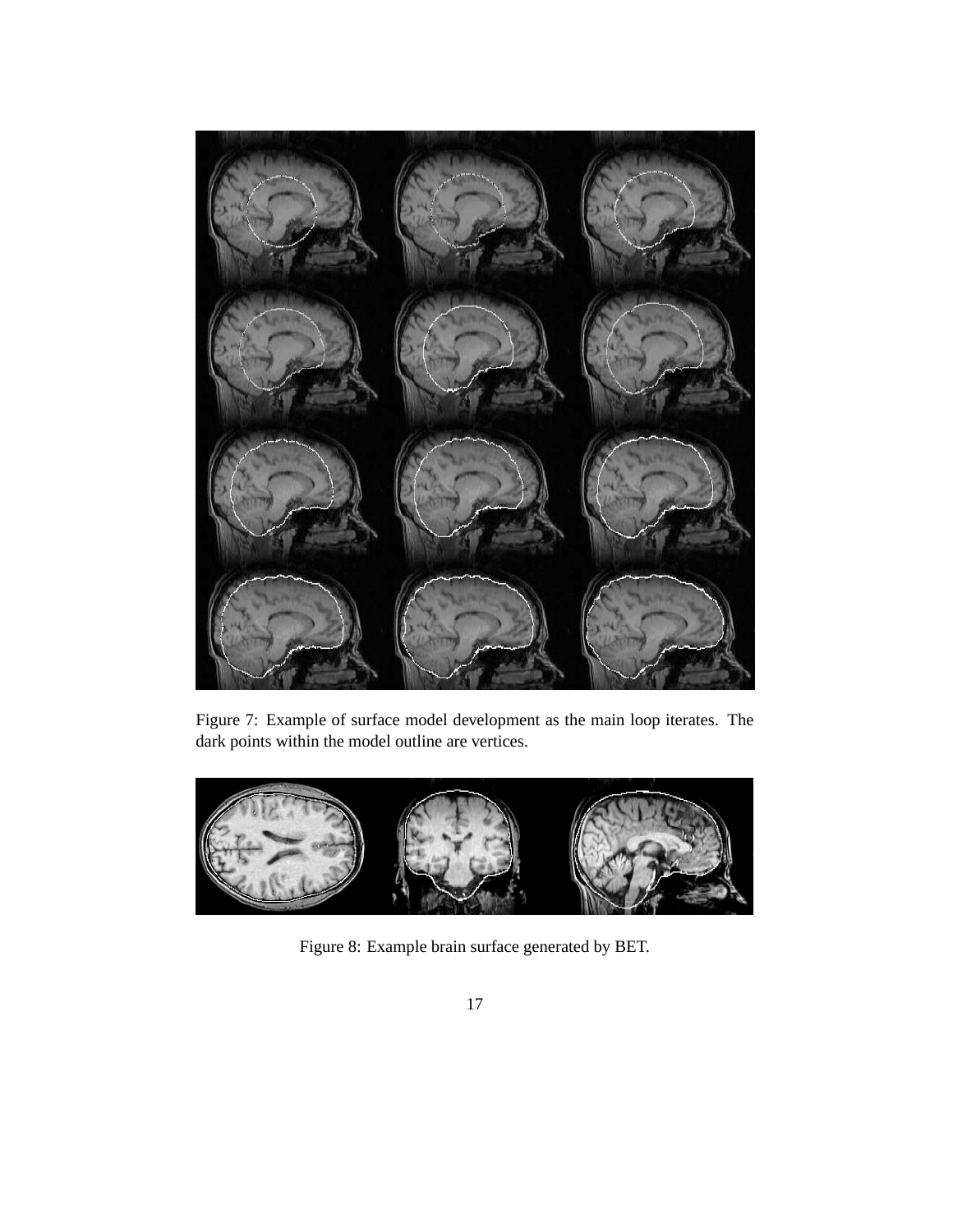

Figure 9: Example brain surface model (left) and resulting brain surface (right) generated by BET.



Figure 10: Example brain surface from a T2-weighted image.



Figure 11: Example brain surface from a proton density image.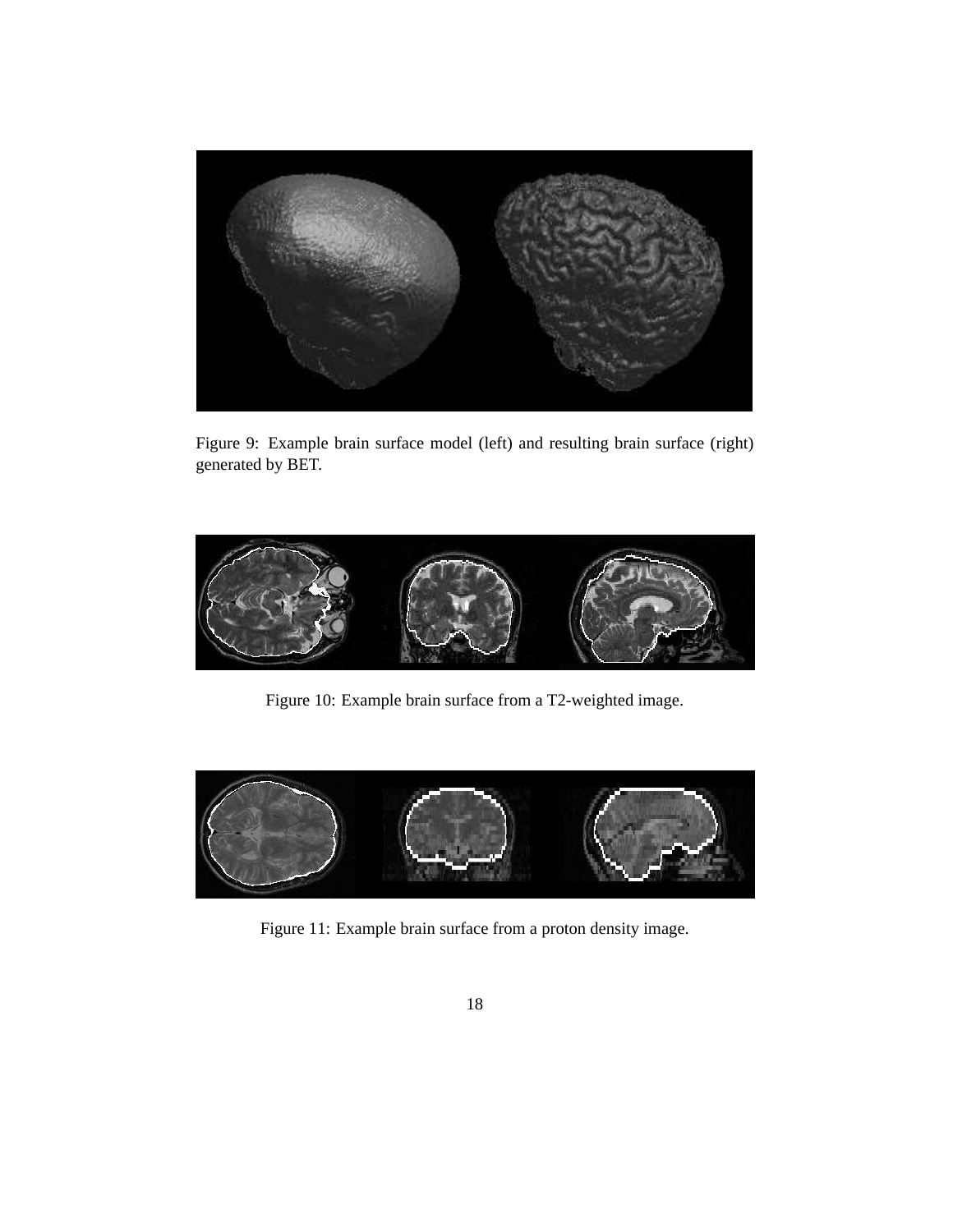

Figure 12: Example segmentation of an EPI image.



Figure 13: Example exterior skull surface generated by BET.



Figure 14: Left to right: the original FMRI image; BET output from the FMRI image; T1-weighted structural image; (failed) registration without using BET; successful registration if BET is used.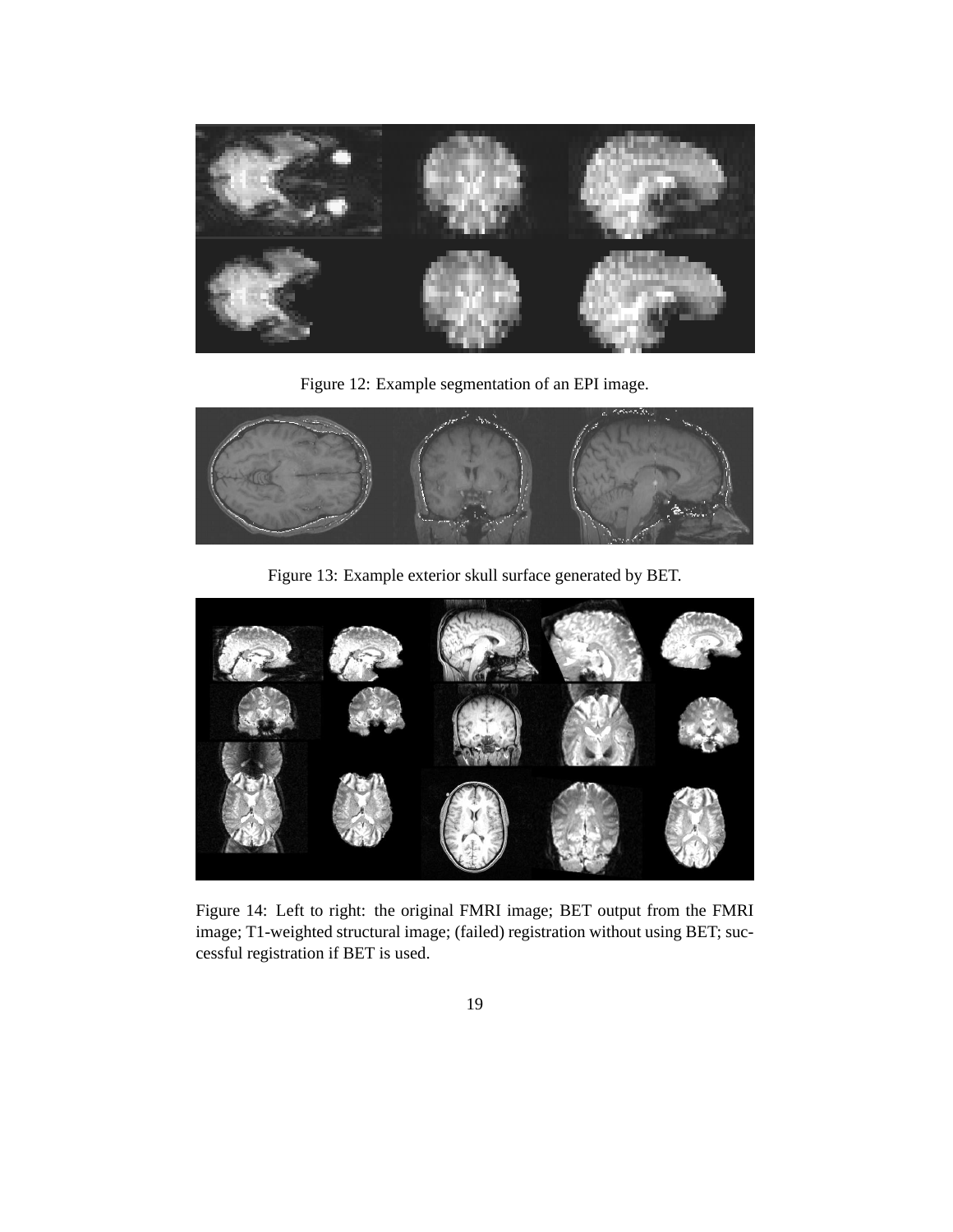

Figure 15: Left to right: Example original whole-head MR image; hand segmentation; fully automatic BET masking; hand mask minus BET mask.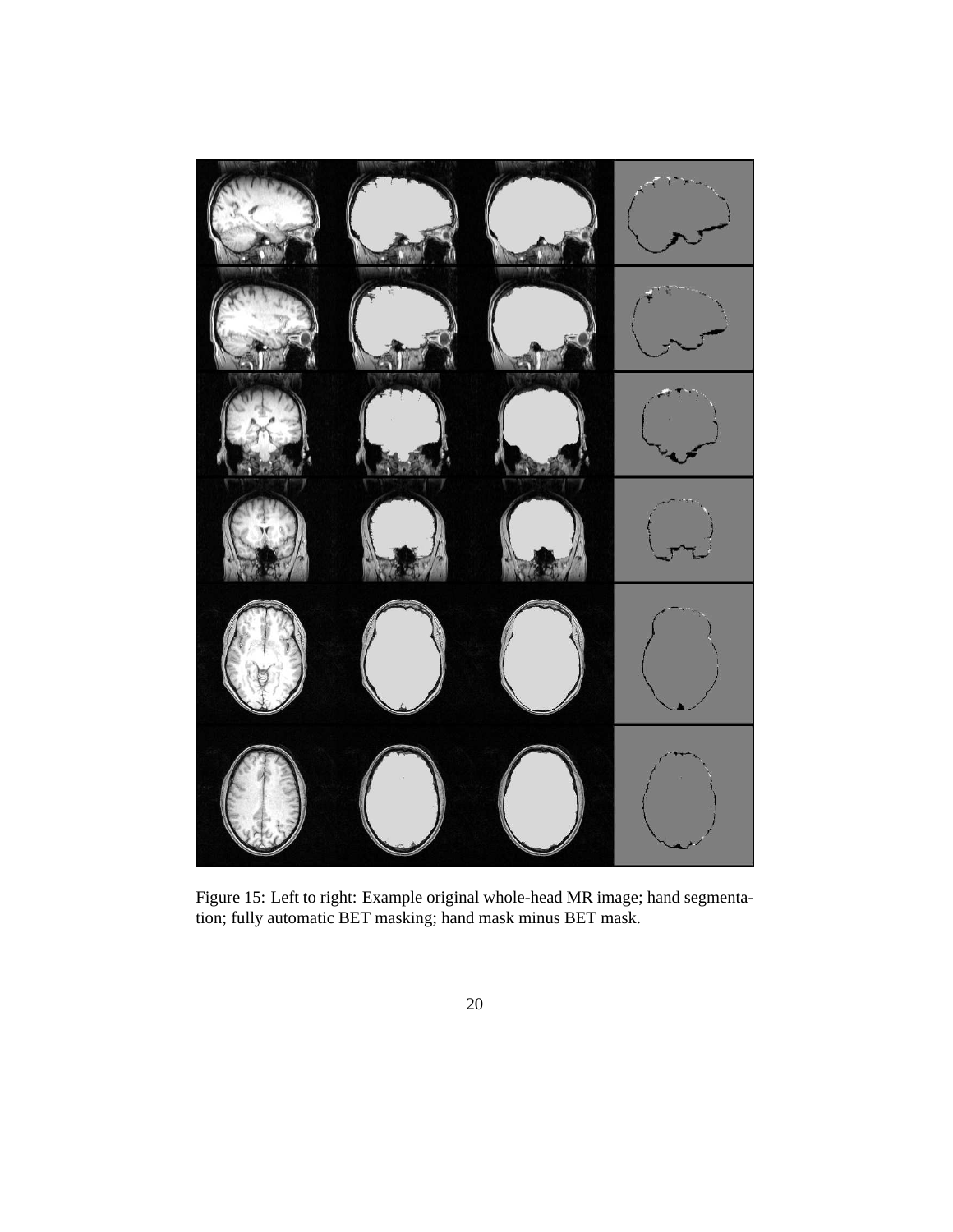in Section 3.2. The upper threshold was set to  $t_{98}$  and the lower threshold to 40% between  $t_2$  and  $t_{98}$ . The refined method is referred to below as "AFNI\*".

The results of the three methods were evaluated using a simple % error formulation of 0.5 \* 100 \* volume(total nonintersection) / volume(hand mask). The main results for the fully automated methods are shown on the left in Figure 16; the mean % error over the 45 images is shown for each method. The mean error is more meaningful than any robust measure (e.g. median) because outliers are considered relevant - the methods needs to be robust as well as accurate to be useful (though note that using median values instead gives the same relative results). The short bars show the results for the 35 T1-weighted input images only. BET gives significantly better results than the other two methods. Some slices of a typical BET segmentation<sup>3</sup> are displayed in the third column of Figure 15. The fourth column shows the hand mask minus the BET mask; in general BET is slightly overestimating the boundary (by approximately one voxel, except in the more complicated inferior regions), and of course smoothing across fine sulci.

It was also considered of interest to investigate the same test if initial controlling parameters were "hand-optimised" (i.e making the methods only "nearly-fullyoptimised"). In order to carry this out in a reasonably objective manner, the primary controlling parameter for each method was varied over a wide range and the best result (comparing output with hand segmentation) was recorded. Fortunately, each method has one controlling parameter which has much greater effect on output than others, so the choice of which parameter to vary was simple.<sup>4</sup> The range over which each method's principal controlling parameter was varied was chosen by hand such that the extremes were just having some useful effect in a few images. Each method was then run with the controlling parameter at 9 different levels within the range specified. The results are shown on the right in Figure 16; the methods all improve, to varying degrees. BET is still the best method, just beating AFNI\*. However, the most important message from these results is that although BET is the most accurate and robust method in both tests, it is also the most successfully "fully automated", in that its results when run fully-automated are nearly as good as those when it is "hand-optimised".

Note that all the above comments on the quantitative results also hold when only

<sup>&</sup>lt;sup>3</sup>The chosen image gave an error close to BET's mean error.

<sup>&</sup>lt;sup>4</sup>With BET, the parameter varied affects the setting of a local brain/non-brain threshold;  $b_t$  in equation 11 was varied from 0.1-0.9. With AFNI\*, the setting of the lower intensity threshold was varied; instead of using 40% between robust intensity limits as described above, a range of 10-70% was used. With BSE, the "edge detection sigma", which controls the initial edge detection, was varied from 0.5-1.5.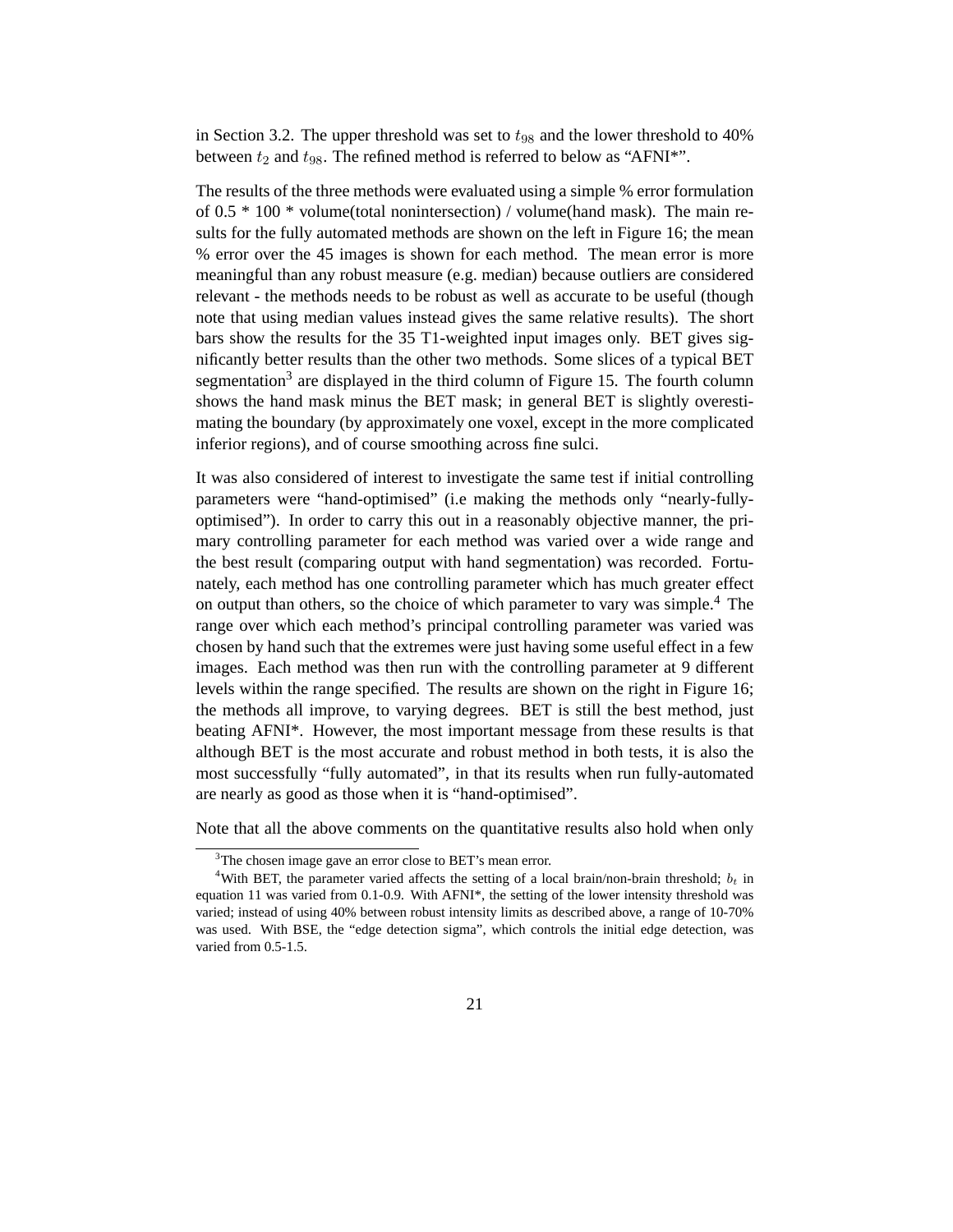

Figure 16: Mean % error over 45 MR images for three brain extraction methods, compared with hand segmentation; on the left are the results of testing the fullyautomated methods, on the right are the "hand-optimised" results. The short bars show the results over only the 35 T1-weighted images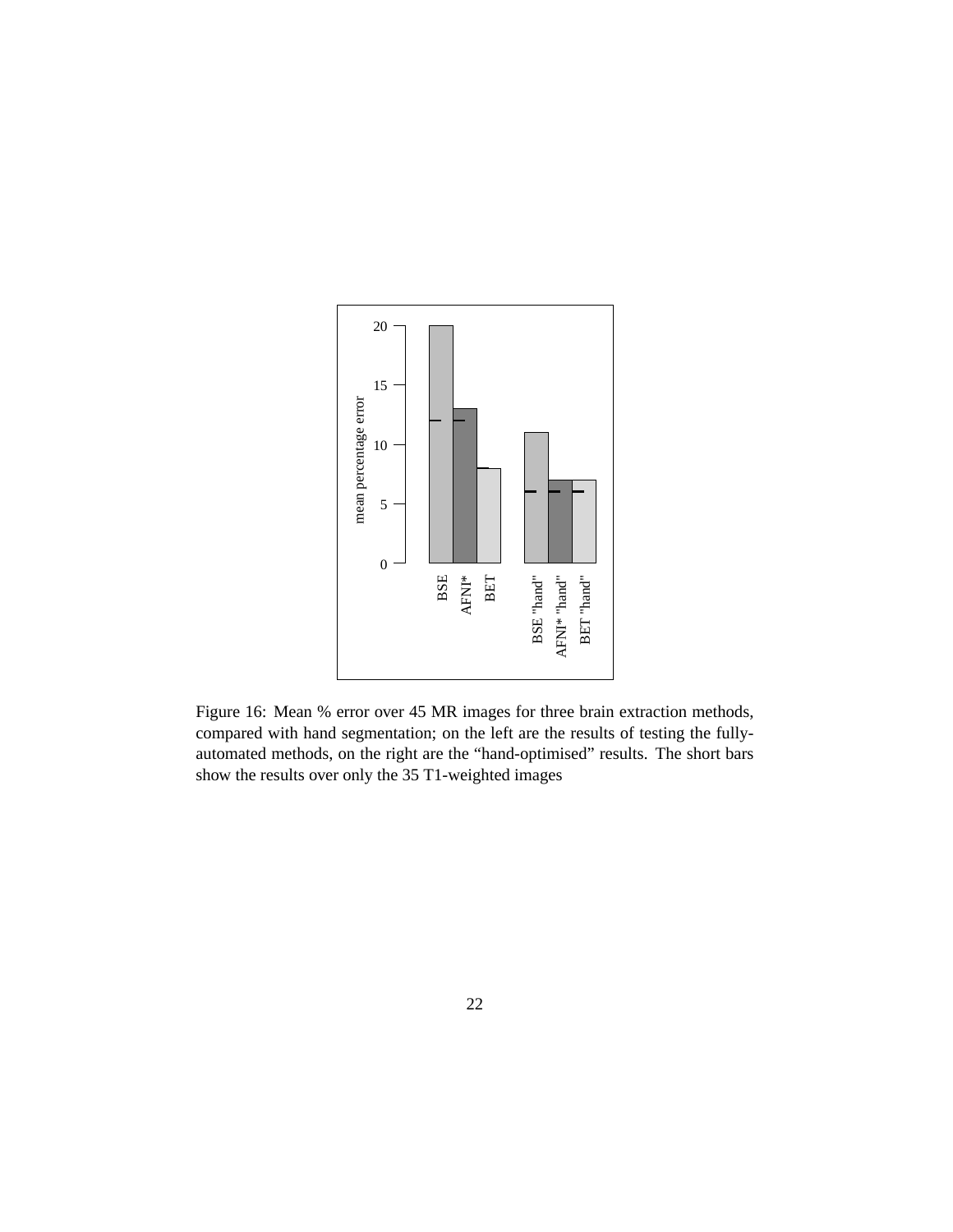the 35 T1-weighted images are considered.

In theory it might be possible to "hand-tune" a method once for a given MR pulse sequence, and the resulting parameters then work well for all images of all subjects acquired using this sequence. If this were the case then possibly the results of AFNI\* and BET could be viewed as similarly successful (assuming that our improvements to AFNI were implemented). This is, however, not the case, as there was found to be significant variation in optimal controlling parameters for AFNI\* (within sequence type).

Finally, note that results from a brain extraction algorithm may improve if the image is pre-processed in certain ways, such as with an intensity inhomogeneity reduction algorithm. However, it is our experience that the best intensity inhomogeneity reduction methods require brain extraction to have already been carried out.

### **4.3 Results of using BET in Higher-Level Systems**

BET is used as the first stage in the measurement of longitudinal (two-time-point) atrophy in the SIENA system (Structural Image Evaluation, using Normalisation, of Atrophy) described in [13]. Using various different methods, including a 40 subject (120 image) dataset, a 500 subject dataset and a 16 subject (256 image) dataset, the estimation of percentage brain volume change error (which, amongst other things, is dependent on the robustness and accuracy of the brain extraction) was found to be around 0.2%. In all of these studies it was possible to use BET in an automated manner. As mentioned above, where the input parameter needed changing, for example, when proton density images were analysed, the input parameter was set once for all subjects, i.e. did not require tuning for each new subject.

BET is also used in the cross-sectional (single-time-point) atrophy estimation system SIENAX. Test-retest results of SIENAX show an error of between 0.5 and 1% (of brain volume, depending on image quality) - this has clear implications about the test-retest accuracy of BET. Again, this system has been run on hundreds of datasets successfuly.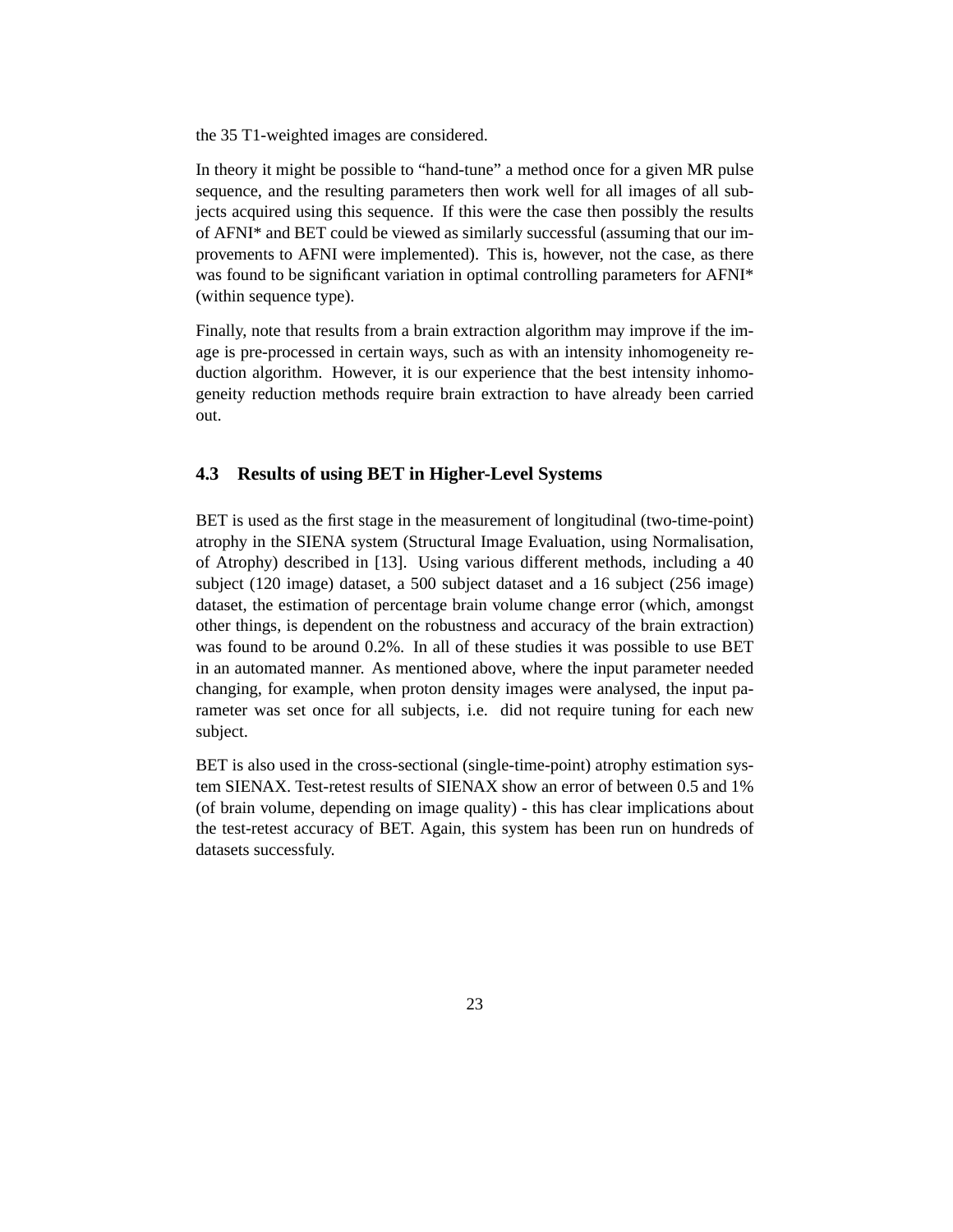## **5 Conclusion**

An automated method for segmenting MR head images into brain and non-brain has been developed. It is very robust and accurate and has been tested on thousands of data sets from a wide variety of scanners and taken with a wide variety of MR sequences. BET takes about 5-20 seconds to run on a modern workstation and is freely available (as a standalone program which can be run from the UNIX command line or from a simple TCL/TK GUI) as part of FSL, from www.fmrib.ox.ac.uk/fsl

## **6 Acknowledgements**

The author acknowledges support to the FMRIB Centre from the UK Medical Research Council, and is very grateful to Prof. De Stefano, University of Siena, Italy, (for organising the sabbatical during which much of this research was carried out), and to Tomoyuki Mitsumori (for his painstaking work in creating the hand segmentations used in the quantitative evaluations presented here).

## **References**

- [1] M.S. Atkins and B.T. Mackiewich. Fully automatic segmentation of the brain in MRI. *IEEE Trans. on Medical Imaging*, 17(1):98–107, 1998.
- [2] M. Bomans, K.-H. Höhne, U. Tiede, and M. Riemer.  $3-D$  segmentation of MR images of the head for 3-D display. *IEEE Trans. on Medical Imaging*, 9(2):177–183, 1990.
- [3] M.E. Brummer, R.M. Mersereau, R.L. Eisner, and R.R. Lewine. Automatic detection of brain contours in MRI data sets. *IEEE Trans. on Medical Imaging*, 12(2):153–166, 1993.
- [4] R. Cox. AFNI software package. afni.nimh.nih.gov.
- [5] A.M. Dale, B. Fischl, and M.I. Sereno. Cortical surface-based analysis I: Segmentation and surface reconstruction. *NeuroImage*, 9:179–194, 1999.
- [6] K.H. Höhne and W.A. Hanson. Interactive 3D segmentation of MRI and CT volumes using morphological operations. *Journal of Computer Assisted Tomography*, 16(2):185–294, 1992.